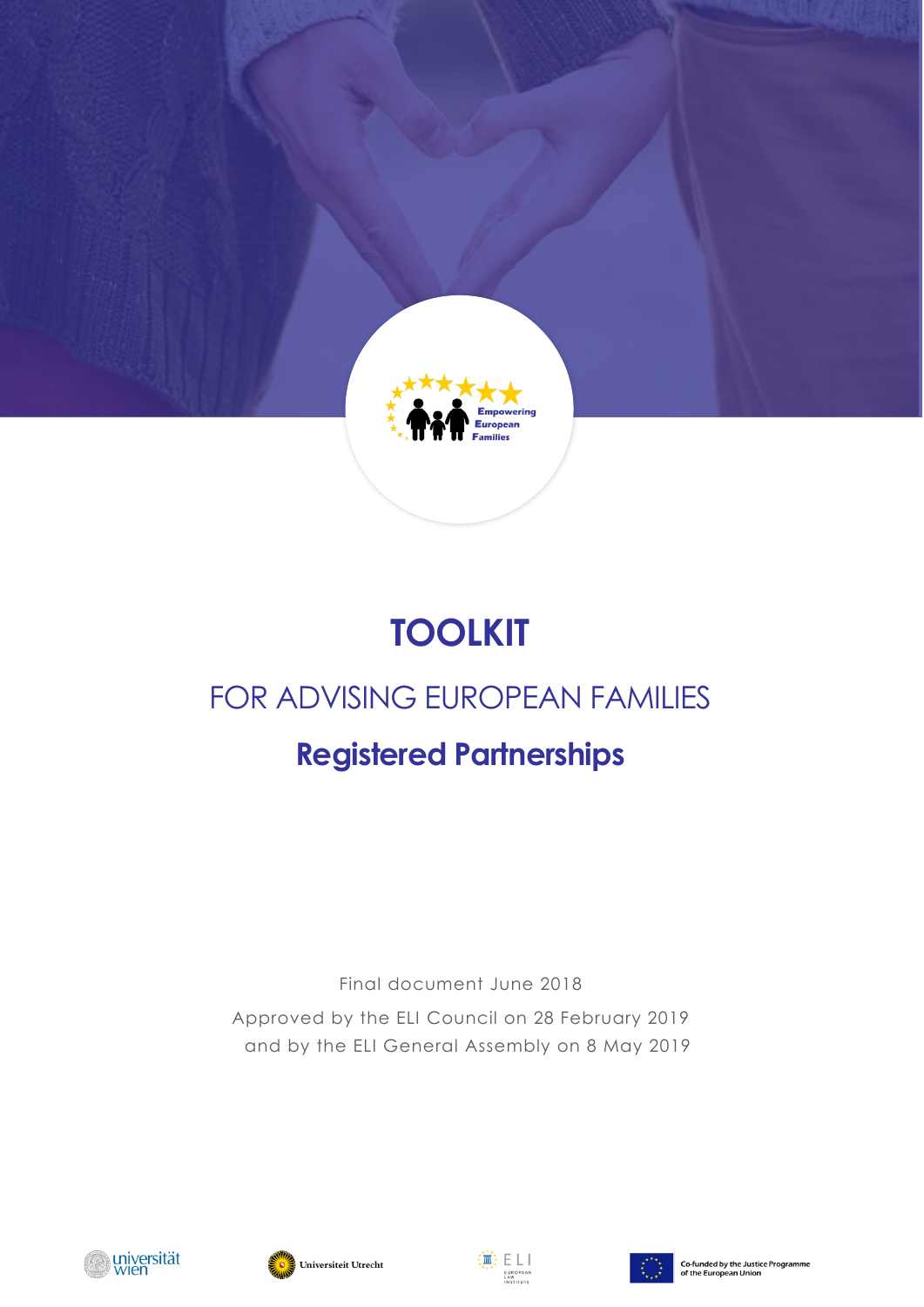







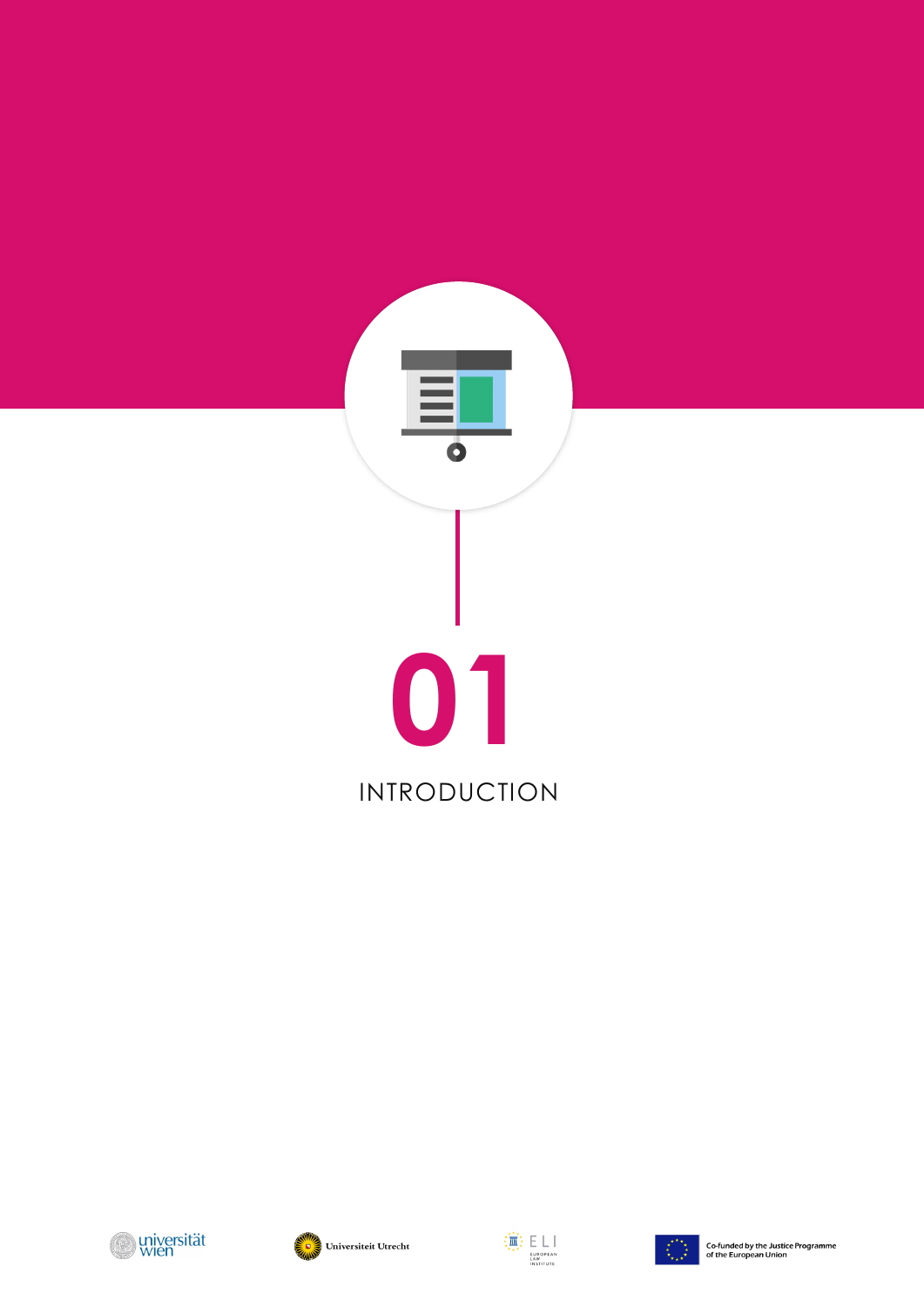## **TOOLKIT FOR ADVISING EUROPEAN FAMILIES**

## **REGISTERED PARTNERSHIPS**

This template on the economic consequences of a registered partnership and its dissolution for EU cases, in particular cases with a foreign element, is intended to be a toolkit for **use by legal professionals only**. It needs to be checked with the relevant legal frameworks at the time an agreement is made, and tailored to the individual situation. Parties may discuss the options between them but they should never attempt to conclude an agreement without professional legal assistance.

As the choice of a particular law as well as further choices made under the applicable substantive law may favour the interests of one partner while being less advantageous to the other partner, parties should, well ahead of the day when they conclude the agreement, **seek independent legal advice.**

**Registration** of the agreement or **authentication** by a civil law notary is required by the law of many Member States, and it may be difficult to foresee where this agreement will ultimately be invoked. Parties may thus need to conclude this agreement before a **civil law notary** or to comply with other **formal requirements**.

Please note that special attention is required if the parties make any agreements on the issues dealt with in this document before the partnership is registered as not all relevant EU and national legislation explicitly allows choice for future partners.

The purpose of this toolkit is to inspire legal professionals who advise partners or future partners. Nothing in this document can relieve legal professionals of any of their obligations to fully scrutinise the facts of the case, the legal situation, and the options available to their clients, and the members of the Project Team on Empowering European Families (EEF), who have developed this toolkit on a not-for-profit basis, cannot assume any liability whatsoever for any damage that may result from the use of this toolkit or by reliance on the information contained herein. This toolkit is based on the law as it stands in 2018, unless otherwise indicated.

For more information, including on national law, visit:

**[www.empoweringeuropeanfamilies.eu](http://www.empoweringeuropeanfamilies.eu/)**

 *This publication has been produced with the financial support of the Justice Programme of the European Union. The contents of this publication are the sole responsibility of the University of Vienna and Utrecht University and can in no way be taken to reflect the views of the European Commission.*







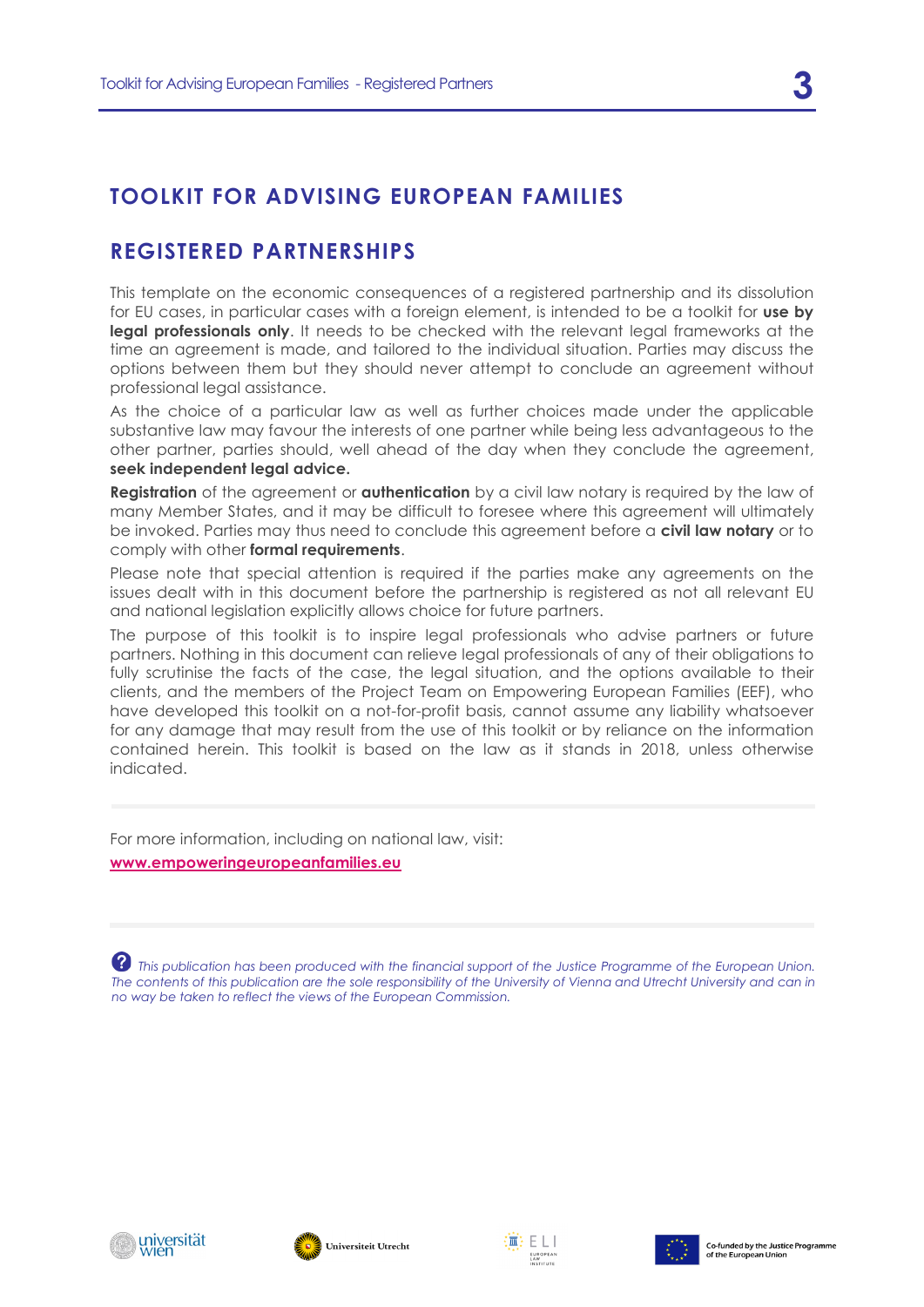







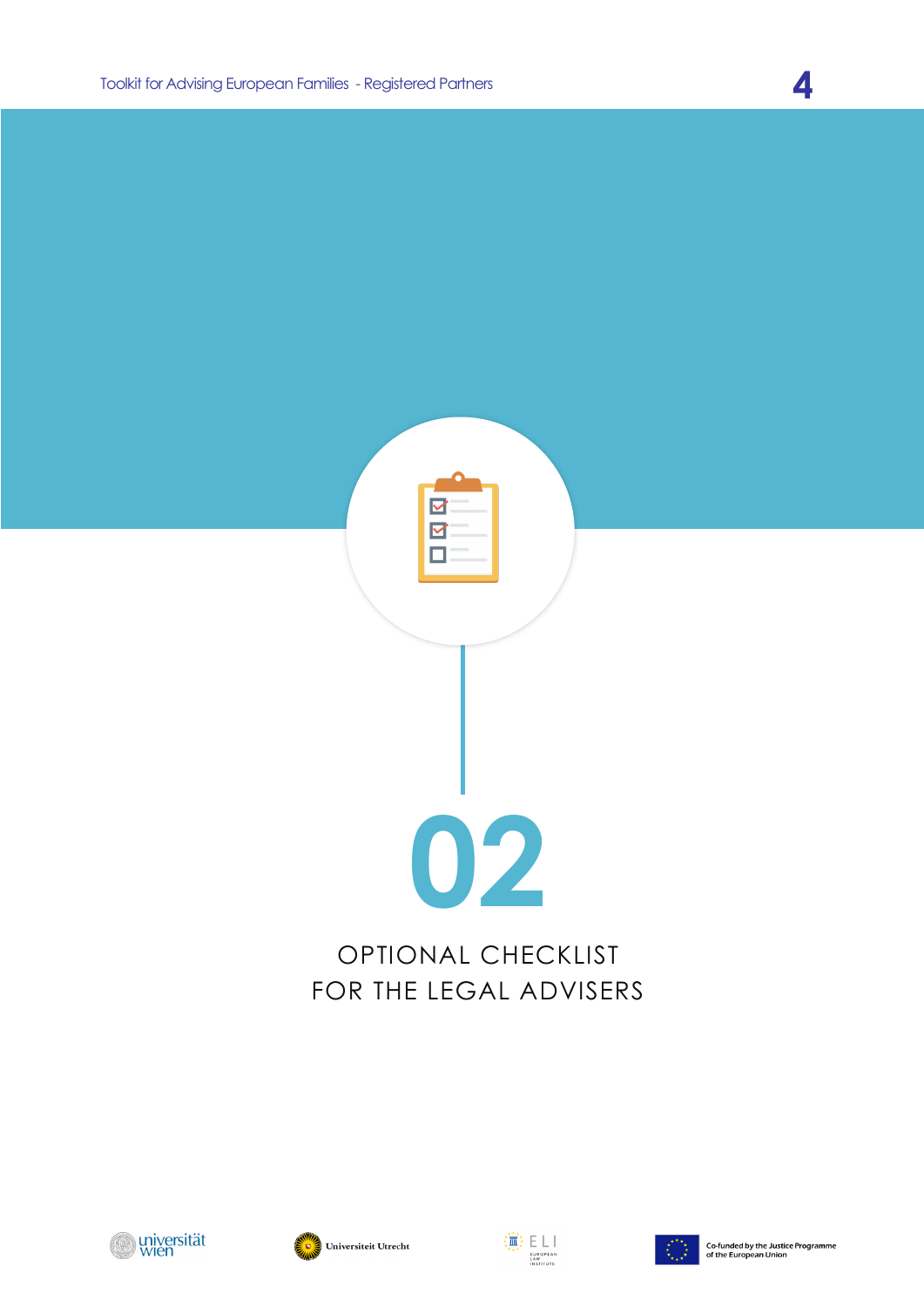## **A. OPTIONAL CHECKLIST FOR THE LEGAL ADVISERS (FOR 1ST NOTARY/ LAWYER)**

As legal adviser to:

*[insert name(s)]*

I have in particular, but not exhaustively, and as far as relevant in the individual case,

| (1) discussed with my client(s) the laws that currently apply to their situation, and      |  |
|--------------------------------------------------------------------------------------------|--|
| their legal consequences for each of the parties, including in the event of dissolution    |  |
| (inter vivos or by death) of the registered partnership, as well as tax implications (e.g. |  |
| inheritance tax). I have also discussed likely changes in their situation (e.g. children,  |  |
| employment abroad, future gift to or inheritance by one of the partners) and their         |  |
| impact in legal terms;                                                                     |  |

- **(2)** explained to my client(s) the choices they have in terms of applicable law, of substantive law, and of the competent court, and the legal consequences for each of the parties. My explanations have included potential implications in the event of dissolution (*inter vivos* or by death) of the registered partnership, as well as tax implications (e.g. inheritance tax, or tax obligations that may arise where a change in the applicable law leads to transfer of ownership);
- **(3)** explained to my client(s) the limits of any choice, such as concerning particular issues (e.g. pension rights) or in territorial terms (e.g. EU States not fully participating in EU legal regimes, links with non-EU States, or the impact of bilateral or multilateral treaties);
- **(4)** explained, where applicable, to my client(s) any particular limits concerning registered partnerships of persons with different sex or registered partnerships involving trans\* or inter\* persons, and have discussed with them alternative options to achieve the desired effects;
- **(5)** made my client(s) aware that, when dealing with third parties (e.g. when selling or buying property), their choice of the law applicable to property relations, or their choice of a particular property regime, or particular restrictions agreed upon, may not take effect vis-à-vis the third parties, in particular where these third parties were unaware of these choices;
- **(6)** made my client(s) aware that the court seised with a dispute may disregard their choice if, under the conflict-of-laws rules of that jurisdiction, the law applicable is not subject to the parties' designation, and that the court may apply overriding mandatory provisions of a different law;







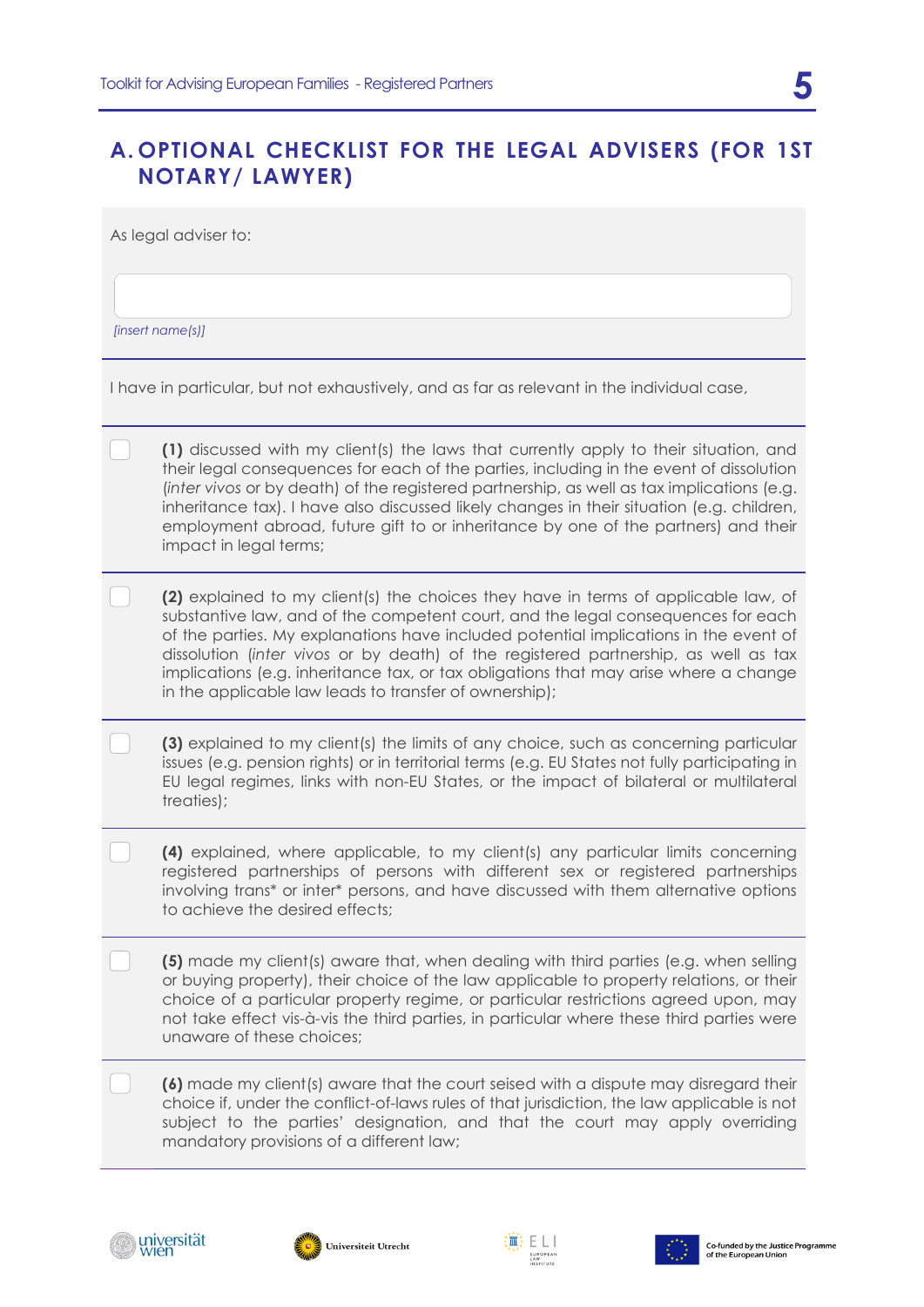| (7) made my client(s) aware of the fact that there is currently no option under the |  |  |  |  |  |  |
|-------------------------------------------------------------------------------------|--|--|--|--|--|--|
| EU jurisdiction rules to choose the court that will deal with the dissolution or    |  |  |  |  |  |  |
| annulment of their partnership;                                                     |  |  |  |  |  |  |

**(8)** made my client(s) aware of the fact that they should always, before going to court, consider options of out-of-court dispute resolution, in particular family mediation, and that they might wish to conclude a separate mediation agreement;

**(9)** explained to my client(s) any applicable formal requirements in relation to this Agreement and made sure they understand how to comply;

**(10)** made my client(s) aware that it is advisable to each make a will if they wish to benefit their partner. This is to avoid a situation where the court and/or the applicable law does not recognise their relationship with regard to intestate succession and/or with regard to the distribution of partnership property upon death;

**(11)** made my client(s) aware that it is advisable to give mutual mandates concerning healthcare and end-of-life decisions, and other decisions in cases of incapacity and/or emergency under the applicable national legislation;

**(12)** made my client(s) aware that if they own or purchase particular types of property, e.g. immovable property, vessels or companies, in the country where that property is located, irrespective of the parties' choice of law concerning partnership property, another law may be applied. It may therefore be in their interests to try to achieve the desired outcomes in different ways, e.g. by means of company law, the law of property or of contractual obligations.





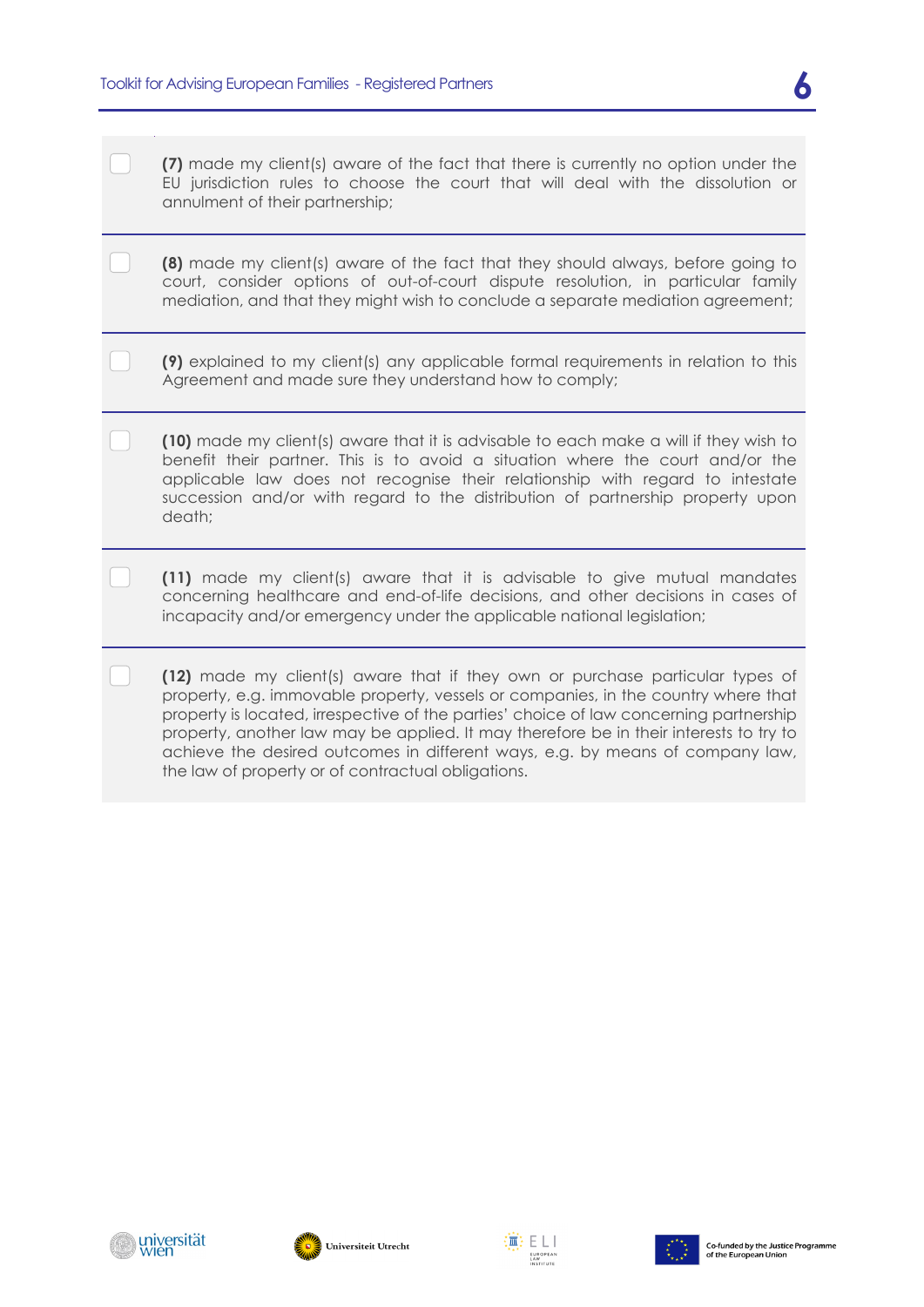## **B. OPTIONAL CHECKLIST FOR THE LEGAL ADVISERS (FOR 2ND NOTARY/LAWYER)**

As legal adviser to:

*[insert name(s)]*

I have in particular, but not exhaustively, and as far as relevant in the individual case,

**(2)** explained to my client(s) the choices they have in terms of applicable law, of substantive law, and of the competent court, and the legal consequences for each of the parties. My explanations have included potential implications in the event of dissolution (*inter vivos* or by death) of the registered partnership, as well as tax implications (e.g. inheritance tax, or tax obligations that may arise where a change in the applicable law leads to transfer of ownership);

**(3)** explained to my client(s) the limits of any choice, such as concerning particular issues (e.g. pension rights) or in territorial terms (e.g. EU States not fully participating in EU legal regimes, links with non-EU States, or the impact of bilateral or multilateral treaties);

**(4)** explained, where applicable, to my client(s) any particular limits concerning registered partnerships of persons with different sex or registered partnerships involving trans\* or inter\* persons, and have discussed with them alternative options to achieve the desired effects;

**(5)** made my client(s) aware that, when dealing with third parties (e.g. when selling or buying property), their choice of the law applicable to property relations, or their choice of a particular property regime, or particular restrictions agreed upon, may not take effect vis-à-vis the third parties, in particular where these third parties were unaware of these choices;

**(6)** made my client(s) aware that the court seised with a dispute may disregard their choice if, under the conflict-of-laws rules of that jurisdiction, the law applicable is not subject to the parties' designation, and that the court may apply overriding mandatory provisions of a different law;

**(7)** made my client(s) aware of the fact that there is currently no option under the







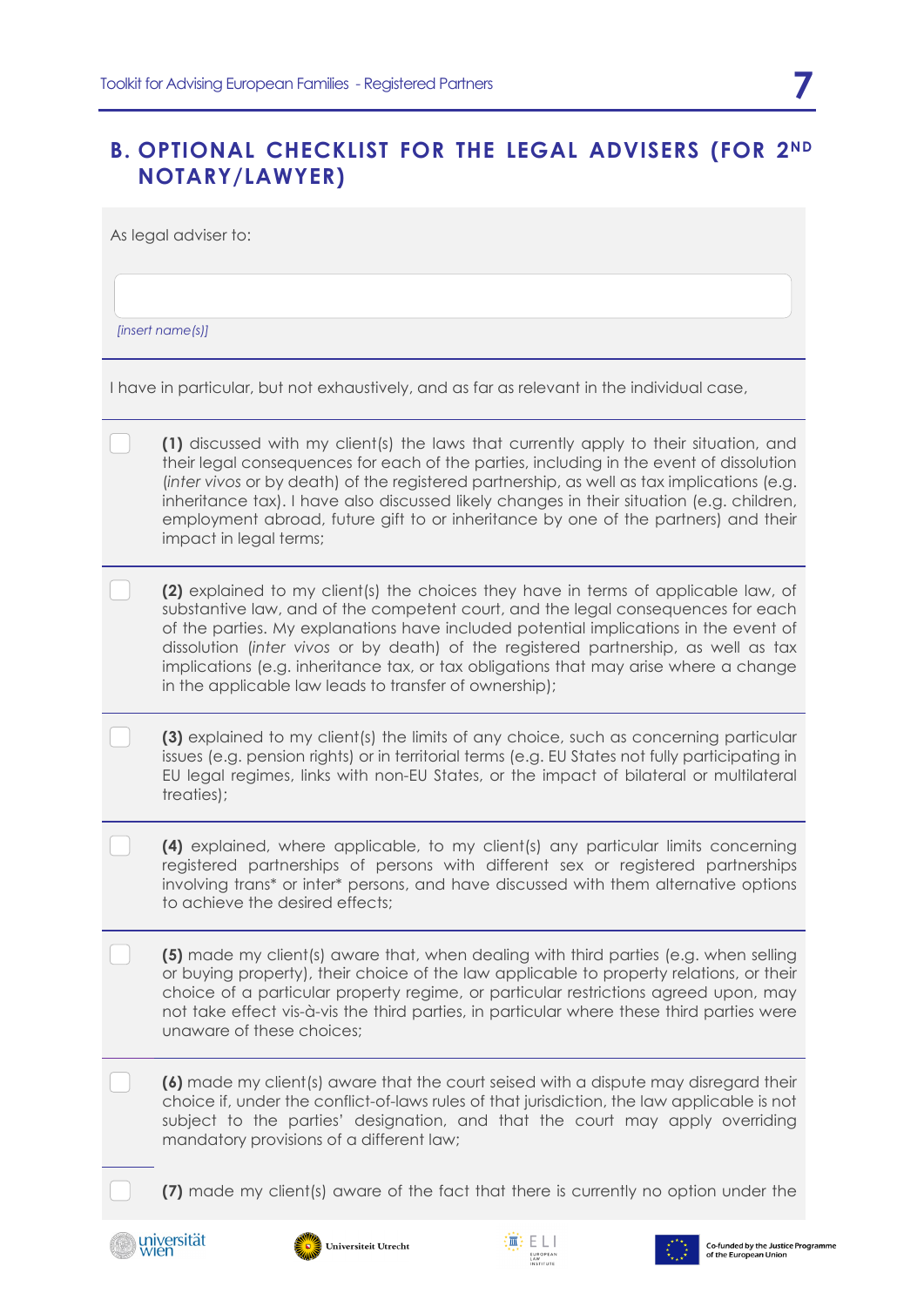EU jurisdiction rules to choose the court that will deal with the dissolution or annulment of their partnership;

- **(8)** made my client(s) aware of the fact that they should always, before going to court, consider options of out-of-court dispute resolution, in particular family mediation, and that they might wish to conclude a separate mediation agreement;
- **(9)** explained to my client(s) any applicable formal requirements in relation to this Agreement and made sure they understand how to comply;
- **(10)** made my client(s) aware that it is advisable to each make a will if they wish to benefit their partner. This is to avoid a situation where the court and/or the applicable law does not recognise their relationship with regard to intestate succession and/or with regard to the distribution of partnership property upon death;
- **(11)** made my client(s) aware that it is advisable to give mutual mandates concerning healthcare and end-of-life decisions, and other decisions in cases of incapacity and/or emergency under the applicable national legislation;
- **(12)** made my client(s) aware that if they own or purchase particular types of property, e.g. immovable property, vessels or companies, in the country where that property is located, irrespective of the parties' choice of law concerning partnership property, another law may be applied. It may therefore be in their interests to try to achieve the desired outcomes in different ways, e.g. by means of company law, the law of property or of contractual obligations.







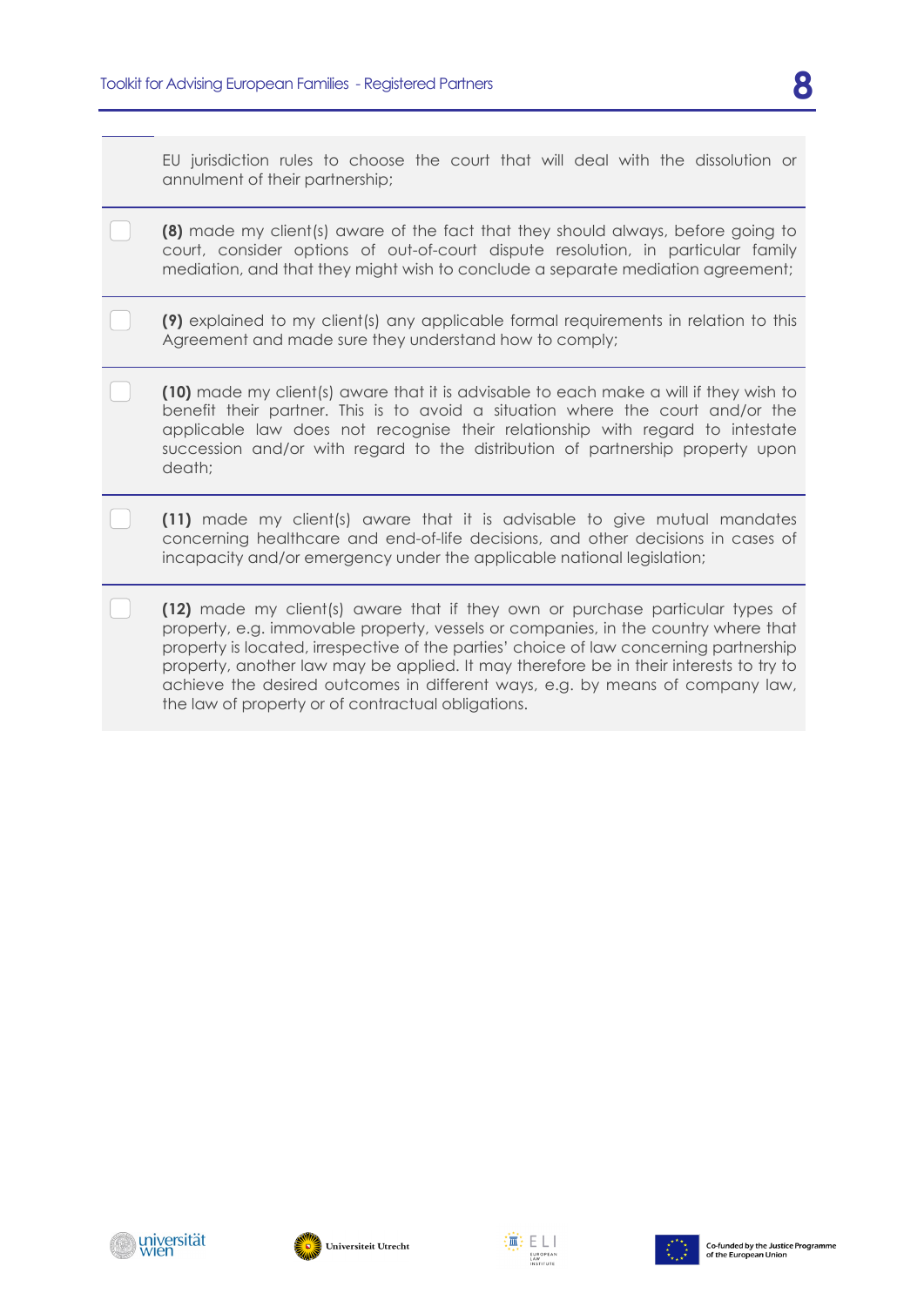

# DRAFT AGREEMENT FOR REGISTERED PARTNERS WITHIN THE EU







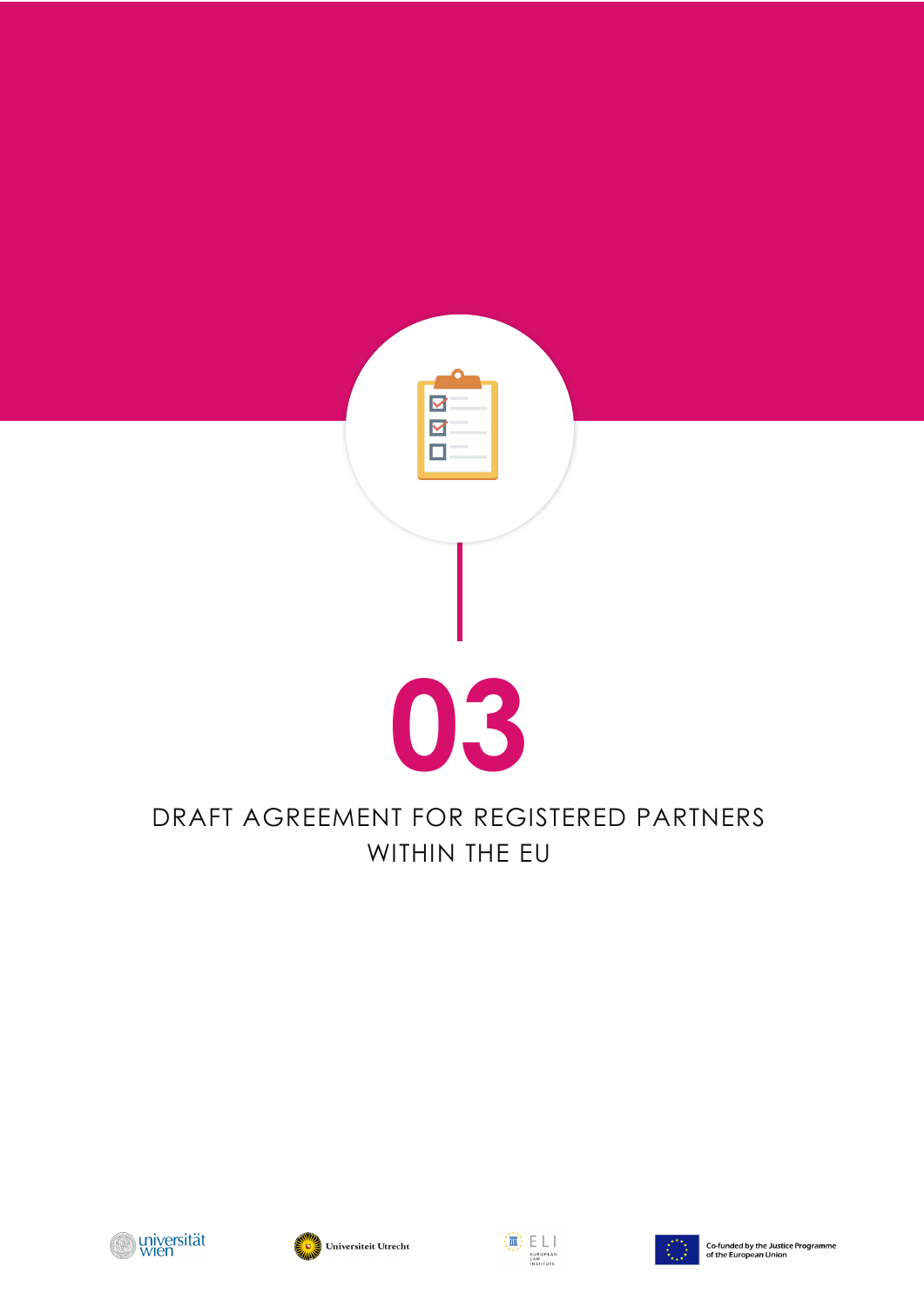# **DRAFT AGREEMENT FOR REGISTERED PARTNERS[1](#page-19-0) WITHIN THE EU**

| <b>Between:</b>                                   |          |                         |                            |
|---------------------------------------------------|----------|-------------------------|----------------------------|
| Name:                                             |          |                         | [name of partner]          |
| Born:                                             |          |                         | [date]                     |
| In:                                               |          |                         | [place]                    |
| Sex:                                              | Male     | Female                  | Not disclosed <sup>2</sup> |
| Nationality: <sup>3</sup>                         |          |                         |                            |
| Current habitual residence:4                      |          |                         |                            |
| Refugee status: <sup>5</sup>                      | No       | Yes, status as follows: |                            |
| Identity number and type <sup>6</sup> (optional): |          |                         |                            |
| And:                                              |          |                         |                            |
| Name:                                             |          |                         | [name of partner]          |
| Born:                                             |          |                         | [date]                     |
| In:                                               |          |                         | [place]                    |
| Sex:                                              | Male     | Female                  | Not disclosed              |
| Nationality:                                      |          |                         |                            |
| Current habitual residence:                       |          |                         |                            |
| Refugee status:                                   | $\rm No$ | Yes, status as follows: |                            |
| Identity number and type (optional):              |          |                         |                            |





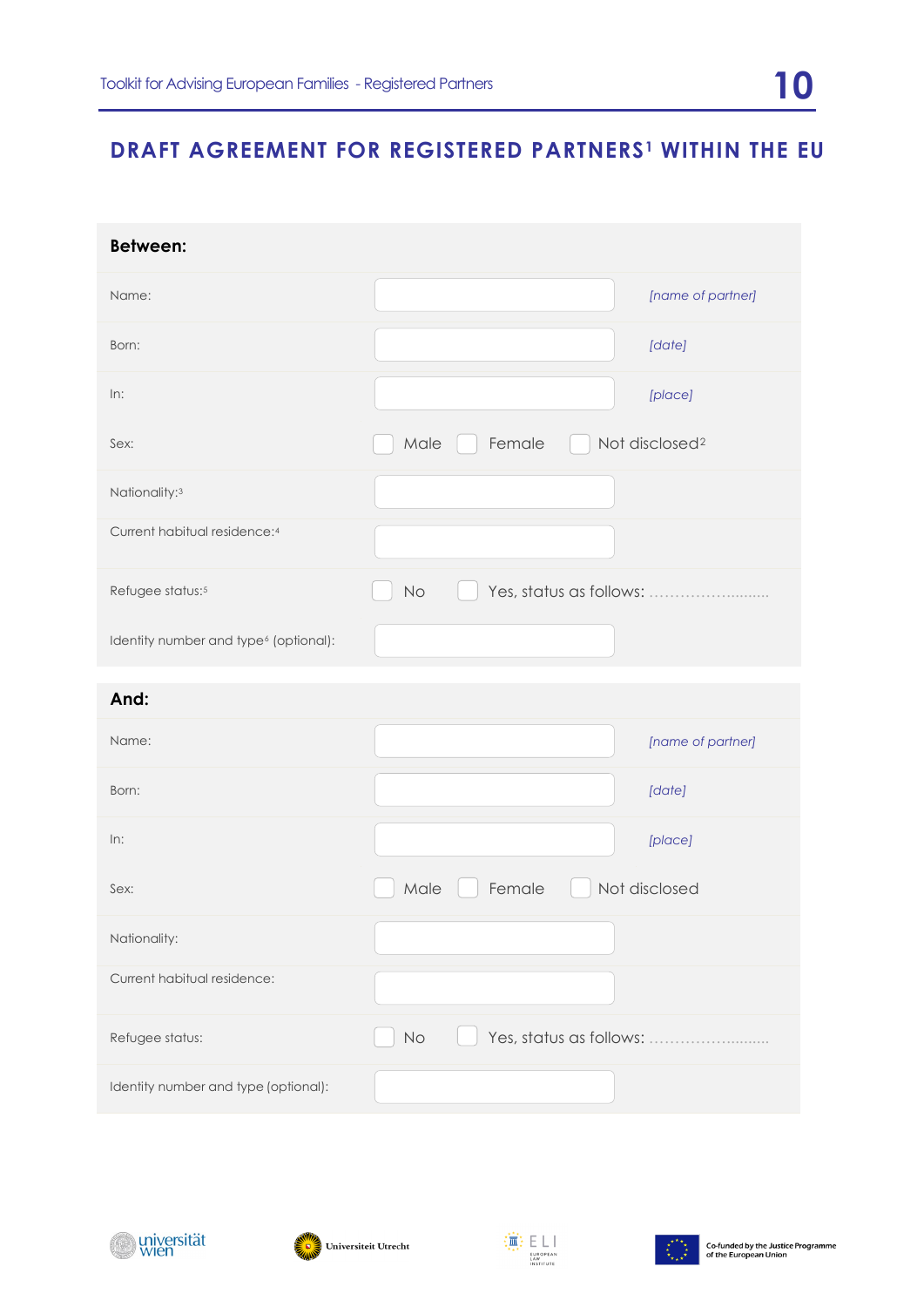| Who have entered, or will enter, <sup>7</sup> into a registered partnership |  |                                               |  |  |  |
|-----------------------------------------------------------------------------|--|-----------------------------------------------|--|--|--|
| On:                                                                         |  | [date]                                        |  |  |  |
| In:                                                                         |  | [place]                                       |  |  |  |
| Registered in:                                                              |  | [specification of<br>register, if applicable] |  |  |  |
| Registration number:                                                        |  | <i>lif applicable]</i>                        |  |  |  |
|                                                                             |  |                                               |  |  |  |

| The parties hereby declare that<br>? Please tick, specify, and attach as applicable and relevant.                        |
|--------------------------------------------------------------------------------------------------------------------------|
| at the time this Agreement is concluded, they have the property, assets and debts<br>in countries as specified in Annex: |
| the following agreements relating to the registered partnership exist and have<br>been attached in copy: <sup>8</sup>    |
|                                                                                                                          |
| [details such as no. of annex, type of agreement, date of agreement, registration number]                                |





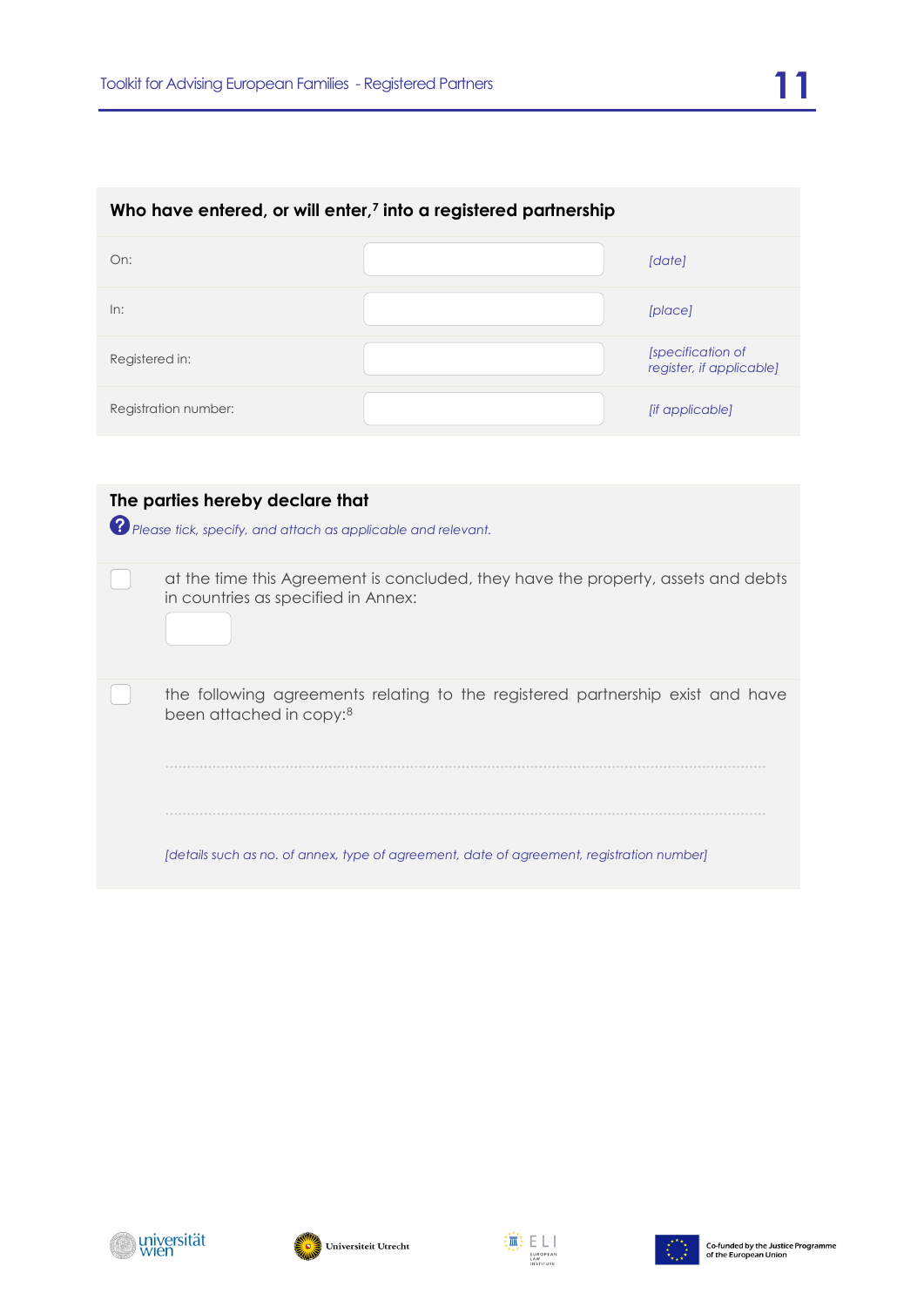## **PREAMBLE**

The parties have drawn up the present Agreement regarding the economic consequences<sup>[9](#page-19-8)</sup> of their registered partnership and the dissolution thereof, and more specifically:

- $\blacksquare$  the applicable law (I.);
- substantive law issues of property relations, pension rights, maintenance, and family home (II. to V.);
- dispute resolution and the competent courts[10](#page-19-9) (VI.); and
- **final provisions (VII.).**

All issues that have not been addressed in this Agreement, including issues of interpretation and implementation of the choices made, shall be governed by the rules of the otherwise applicable law,<sup>[11](#page-20-0)</sup> failing such rules by considerations of equity and fairness, respecting to the utmost extent possible the preferences which the parties have expressed in this Agreement.

<span id="page-11-0"></span>The parties are aware that their choices expressed in this document may not be (fully) recognised by the courts of a number of EU Member States, and that they may not be effective vis-à-vis third parties.[12](#page-20-1) In this situation, the parties wish their Agreement to remain in place as far as possible and to be interpreted in a more flexible manner in order to give maximum effect to their joint preferences.

The parties are equally aware that their choices affect the way property is dealt with upon the death of one of them, but only insofar as provided for by the law of partnership property or other rules addressed in this document. In contrast, **this Agreement does not affect the law of succession**, as this would require separate dispositions of property upon death.<sup>[13](#page-20-2)</sup>





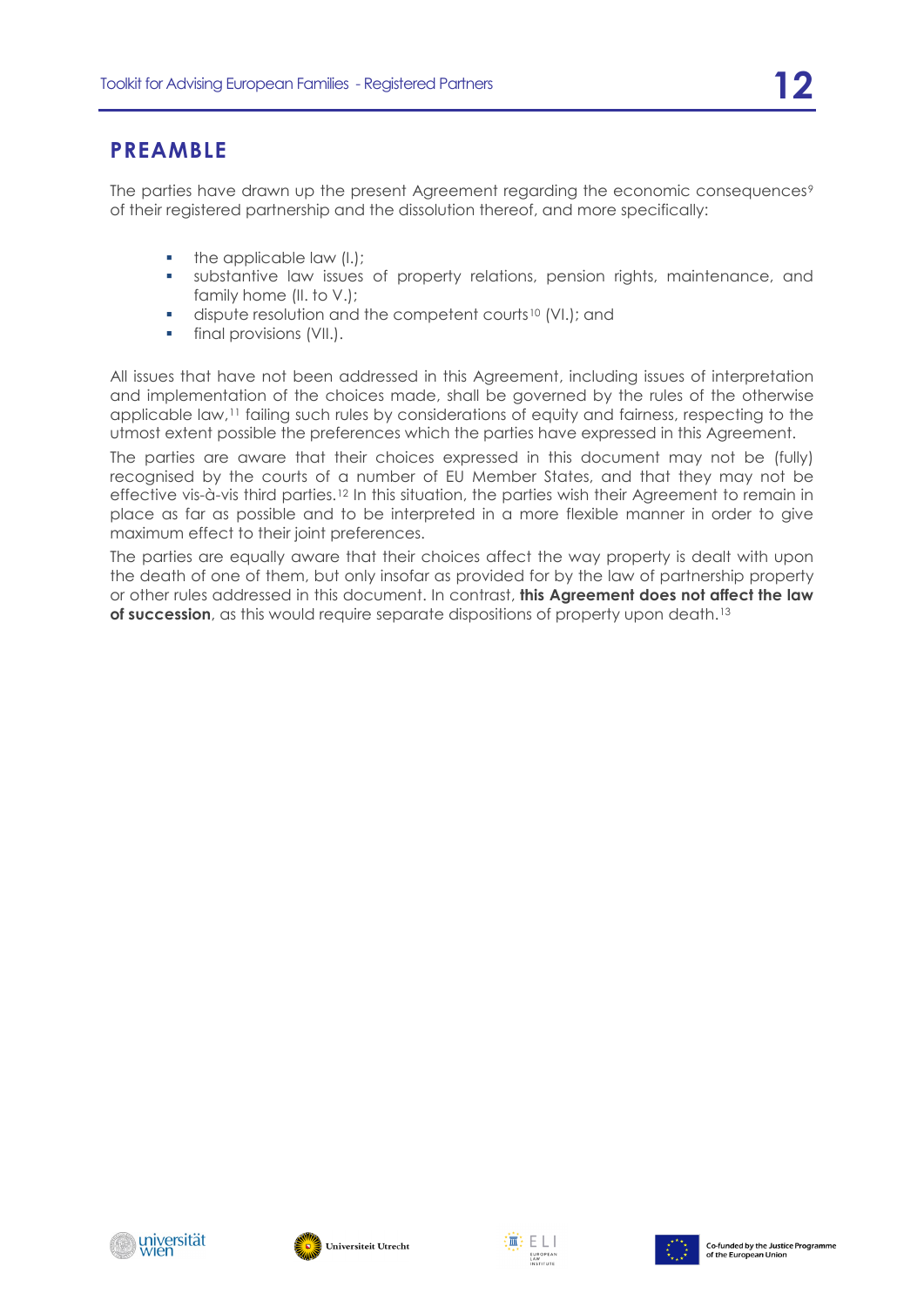## **I. LAW APPLICABLE TO IMPORTANT LEGAL MATTERS RELATING TO THE PARTNERSHIP[14](#page-20-3)**

**(i)** The parties hereby designate as the law[15](#page-20-4) applicable to their property relations,[16](#page-20-5) maintenance<sup>[17](#page-21-0)</sup>, and any other economic consequences<sup>[18](#page-21-1)</sup> of their partnership or its dissolution, including, if not covered by other items, pension rights[19](#page-21-2) the law of:

*[chosen country/territorial jurisdiction]*

| as far as the law applicable is subject to their choice. |  |  |  |  |  |  |  |  |  |  |  |  |
|----------------------------------------------------------|--|--|--|--|--|--|--|--|--|--|--|--|
|----------------------------------------------------------|--|--|--|--|--|--|--|--|--|--|--|--|

 *The chosen country must,[20](#page-21-3) at the time this agreement is concluded, be the State of the creation of the registered partnership, OR the nationality (UK, Ireland: 'domicile'; refugees, stateless: habitual residence) of at least one partner, OR of the habitual residence of at least one partner. The choice would be recognised by the courts of AT, BE, BG, CY, CZ, DE, ES, FI, FR, GR, HR, IT, LU, MT, NL, PT, SE, SI. The choice of a country other than the country where the partnership was created means that the relationship will be governed by the rules that would govern the most similar kind of relationship existing under the law of that other country. Avoid in any case choosing a country whose law does not recognise the relationship.*

We designate the same law also to apply to the dissolution.

*Note that the courts of only very few Member States (BE, IT, to a limited extent NL[21](#page-21-4)) would recognise a choice concerning the law applicable to dissolution and that the choices are limited.*

**(ii)** To the extent that the court seised fails to give effect to their designation of the applicable law, the parties wish their choices made under II. to V. to be understood in the way they would have been understood under the designated law, and they agree, as far as this would be recognised by the court seised, on rights and obligations equivalent to the rights and obligations they would have had if the designated law had been applied.<sup>[22](#page-22-0)</sup>







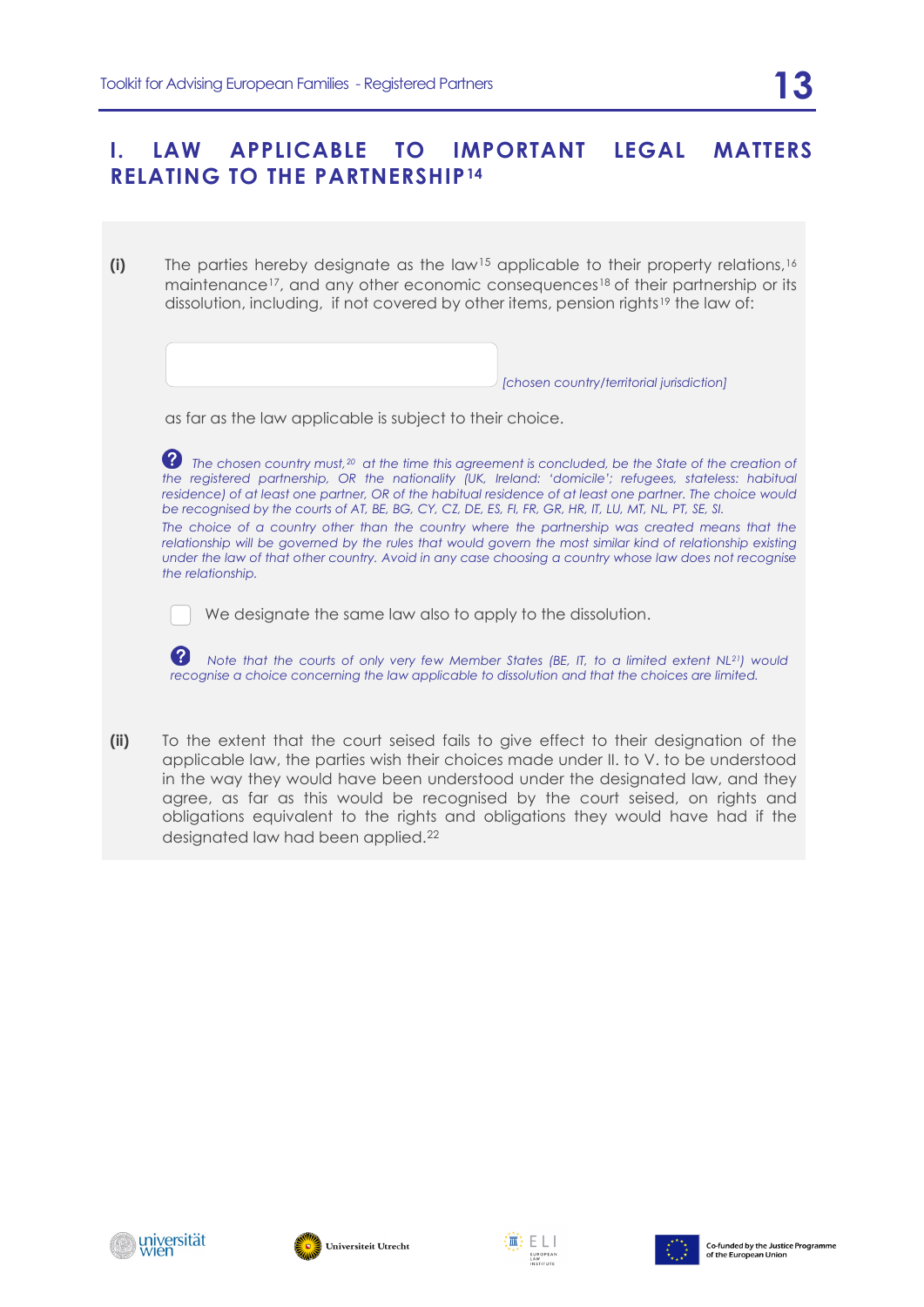## **II. PARTNERSHIP PROPERTY**

### **1. GENERAL CHOICE OF REGIME**

The parties agree on the following general regime for their property relations,[23](#page-22-1) in the specific form which this regime has in the law designated under point I:

 *Tick only one of the boxes below. Make sure the option selected is permitted by the law chosen under point I.* 

#### **Community of property**

Property acquired by either partner will, in principle, become property of both, and both partners may have to pay for particular debts regardless of who incurred them. In case of dissolution of the regime, this community property will be split up between the partners or between the surviving partner and the other partner's estate.

*Default statutory regime under the law of: ES (Galicia), HR, HU, IT, MT, NL, SI. Available under the law*  of: AT, DE, EE, EL. By virtue of full freedom to contract, probably also accepted under the law of Scotland, *but note the absence of a statutory background regime. In FR, a regime of undivided joint property is available. Situation unclear in LT.*

**Including only property acquired during the registered partnership**

Also including pre-partnership property

#### **Deferred community of property**

During the registered partnership, all property is owned by the partner(s) who acquired it, and all debts have to be paid by the partner(s) who incurred them. However, upon death or dissolution, the net value of existing property of either partner will normally be split up between the partners or between the surviving partner and the other partner's estate.

*Statutory regime under the law of: DK, FI, SE. Available under the law of AT.* 

**Including only property acquired during the registered partnership** Also including pre-partnership property







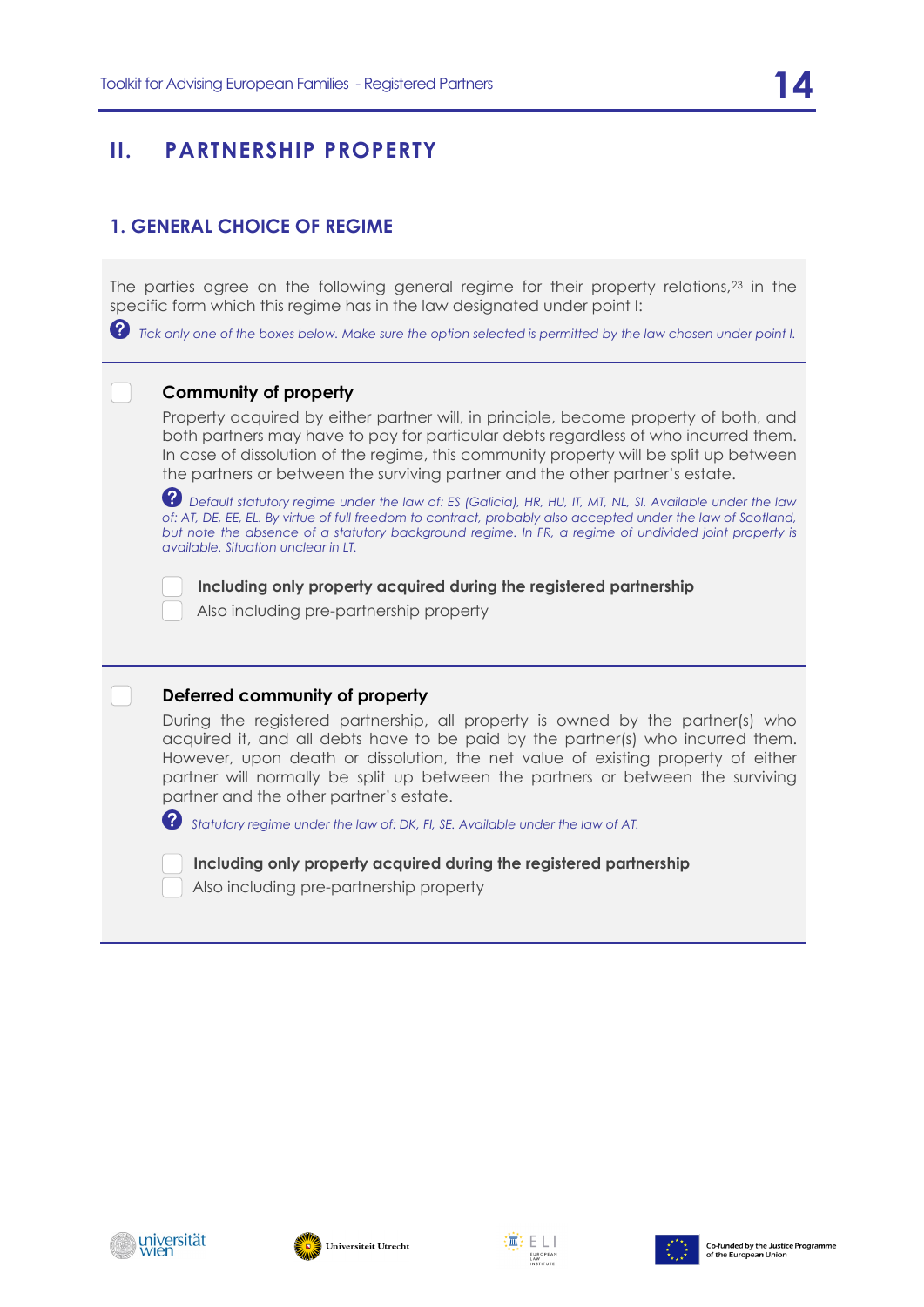#### **Participation in accrued gains**

All property is owned by the partner(s) who acquired it, and all debts have to be paid by the partner(s) who incurred them. Upon dissolution of the regime, the net gain made by each partner during the registered partnership will be calculated, and the partner with the higher gain has to pay a certain percentage of the difference to the other. The applicable law may provide fixed, flexible or simplified, e.g. lump sum, solutions, in particular in the case of dissolution by death.

**2** Default statutory regime under the law of: DE, EL. Available under the law of EE, HU, MT, NL. By virtue *of full freedom to contract, probably also accepted under the law of AT, BE, HR, Scotland, but note the absence of a statutory background regime.* 

#### **Equitable redistribution of property upon dissolution**

During the registered partnership, all property is owned by the partner(s) who acquired it, and all debts have to be paid by the partner(s) who incurred them. However, upon dissolution, the partners' property, including debts, will be redistributed according to what is equitable and just, taking into account criteria such as the partners' needs and those of children, compensation of relationshipgenerated disadvantages, the principle of sharing, and contributions made.

*Default statutory rules under the law of: AT, IE, England & Wales, Scotland.* 

**Including only property acquired during the registered partnership**

Also including pre-partnership property

#### **Pure separation of property**

Property and debts remain entirely unaffected by the registered partnership. In case of dissolution and/or death, no property or debts will be shared, nor any value equalised.

*Default statutory regime under the law of: BE, CZ, ES (Aragon, Balearic Islands, Basque Country,*  Catalonia, but with limited participation in accrued gains or financial compensation on account of *household work), FR, LU. Available or achievable by way of contract under the law of: AT, DE, DK, EE, EL, FI, HR, HU, IT, MT, NL, SE, Note that full exclusion of any kind of sharing, splitting or redistribution is particularly prone to be set aside by a court. Situation unclear in LT.*

...............................................................................................................................................

**Other:** 







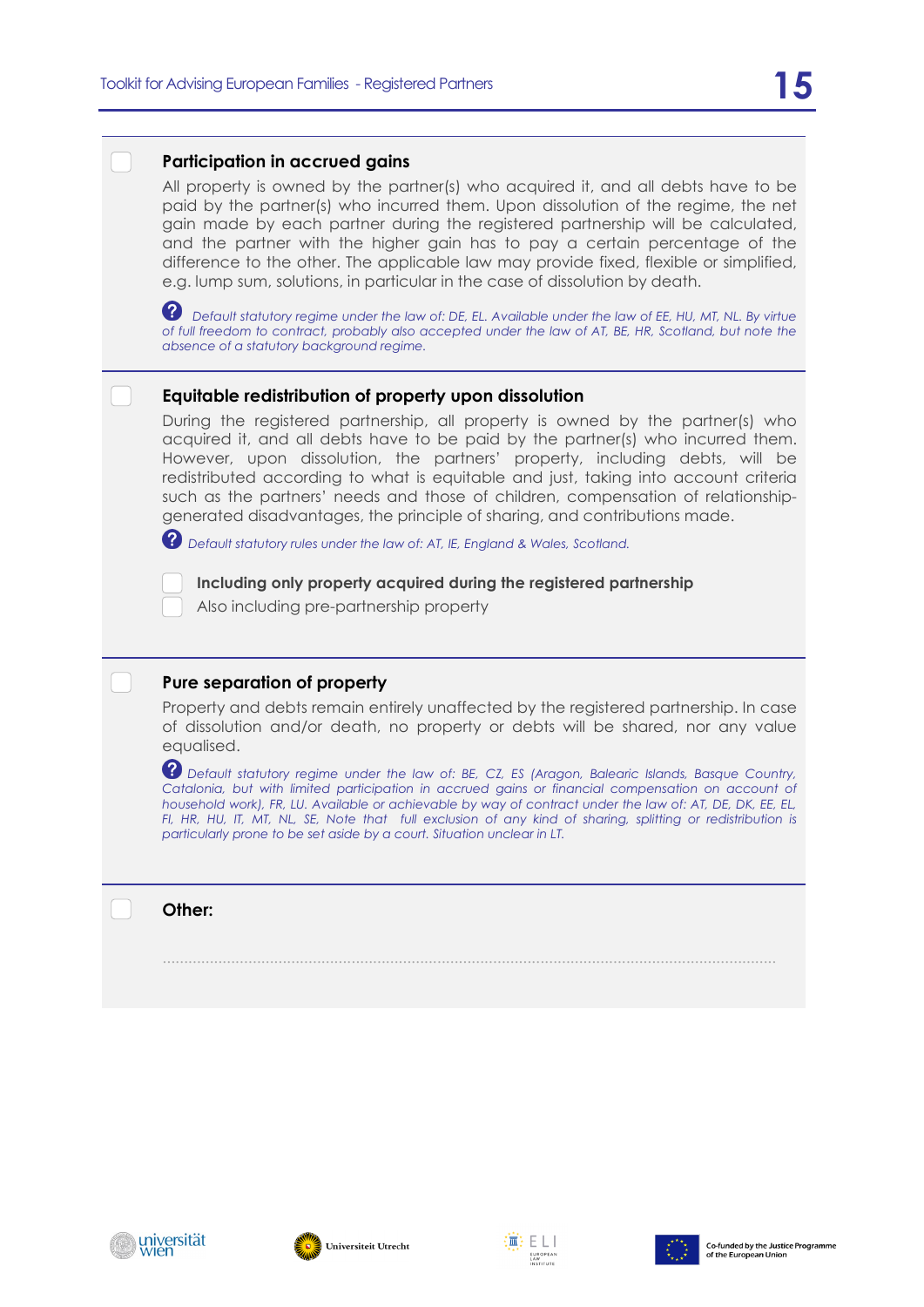#### **2. EXCLUSIONS AND INCLUSIONS**

**a.** The parties leave the issues addressed below entirely to statutory<sup>24</sup> rules of the designated law subject to any derogations or additions under 4.

 *Either tick the box above and skip point b., or tick the box at point b. and make further choices as indicated.*

| b. | The parties agree to exclude, from any community/calculation of<br>value/redistribution agreed to under point 1, the following property ('excluded<br>property'), as well as rights or debts related to excluded property. Any assets<br>received in exchange of excluded property, e.g. proceeds of a sale, shall also be<br>excluded (substitution):                                                                                                                               |
|----|--------------------------------------------------------------------------------------------------------------------------------------------------------------------------------------------------------------------------------------------------------------------------------------------------------------------------------------------------------------------------------------------------------------------------------------------------------------------------------------|
|    | 2<br>The list is exhaustive, i.e. where a box has not been ticked this shall mean the parties want the<br>relevant property to be included even where this property would be excluded by default rules under the<br><b>designated law.</b> However, the designated law still decides about issues of, e.g., how to interpret a<br>particular item or any other details not explicitly dealt with below. Always make sure choices are<br>allowed by the applicable law. <sup>25</sup> |
|    | Any choice parties have made under point 1 as to the general exclusion of pre-partnership property<br>remains in any case in place, and if pre-partnership property is excluded the principles of substitution<br>and fair reimbursement shall apply.                                                                                                                                                                                                                                |
|    | property received as a gift<br>inherited property<br>personal belongings<br>damages for personal injury<br>recognition for personal achievement (e.g. prizes) and consequences<br>of personal misconduct (e.g. fines)<br>gains and losses from lottery or gambling<br>profession-related property<br>company shares and property held in a business (unless mere investment)<br>real property                                                                                        |
|    |                                                                                                                                                                                                                                                                                                                                                                                                                                                                                      |

Pension rights shall exclusively be dealt with as agreed below under III.

The parties agree that, where excluded property has been used for the benefit of non-excluded property, or vice versa, or one partner's excluded property has been used for the benefit of the other partner's excluded property, the partner significantly benefitting from this upon the dissolution of the regime shall pay fair reimbursement.







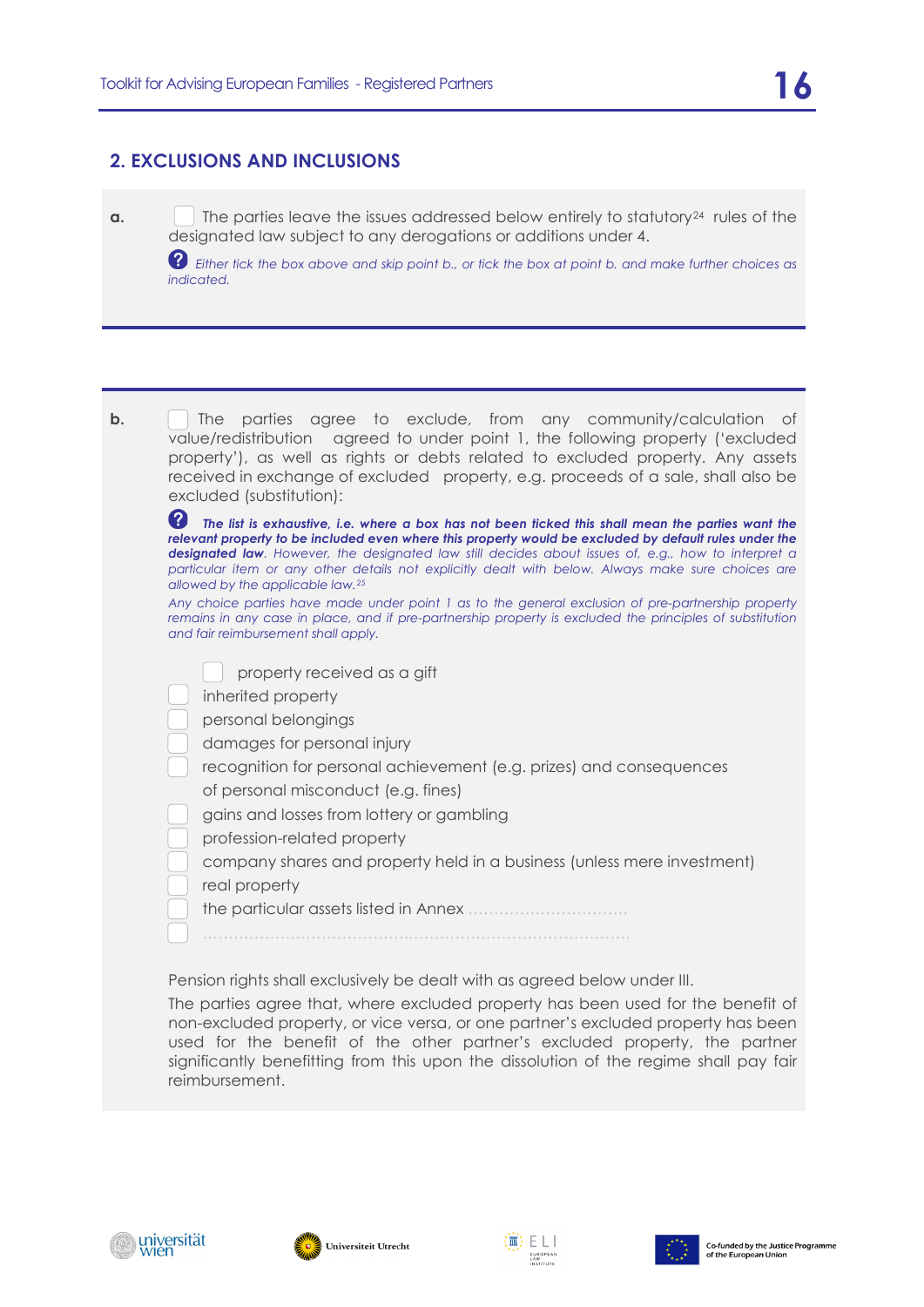#### **3. RESTRICTIONS TO DISPOSITION OF PROPERTY**

**a.** The parties leave the issues addressed below entirely to statutory rules of the designated law subject to any derogations or additions under 4.

 *Either tick the box above and skip point b., or tick the box at point b. and make further choices as indicated.*

**b.**  $\Box$  The parties agree that transactions concerning the following property require the other's consent irrespective of who owns the property:[26](#page-22-4)  $\bullet$  *Tick as many of the following boxes as the parties deem appropriate. This is without prejudice to any* further restrictions concerning transactions under the applicable law(s), including provisions on the *dissipation of property.* family home household objects real property unusual gifts transactions with a value over ……………….……………….………………. ……………….……………….………………...................................................... The parties wish any violation of this clause to have the most far-reaching effect foreseen by the applicable law(s), but at the very least to give rise to a claim for

### **4. SPECIAL AGREEMENTS**

damages.

In derogation of/addition to the statutory provisions of the applicable law, the parties agree on the following special rules concerning the issues addressed under 1 to 3 above, and in particular concerning the dissolution/liquidation of the regime:[27](#page-22-5)

............................................................................................................................................... ............................................................................................................................................... ...............................................................................................................................................  *Make sure choices are allowed by the applicable law.*







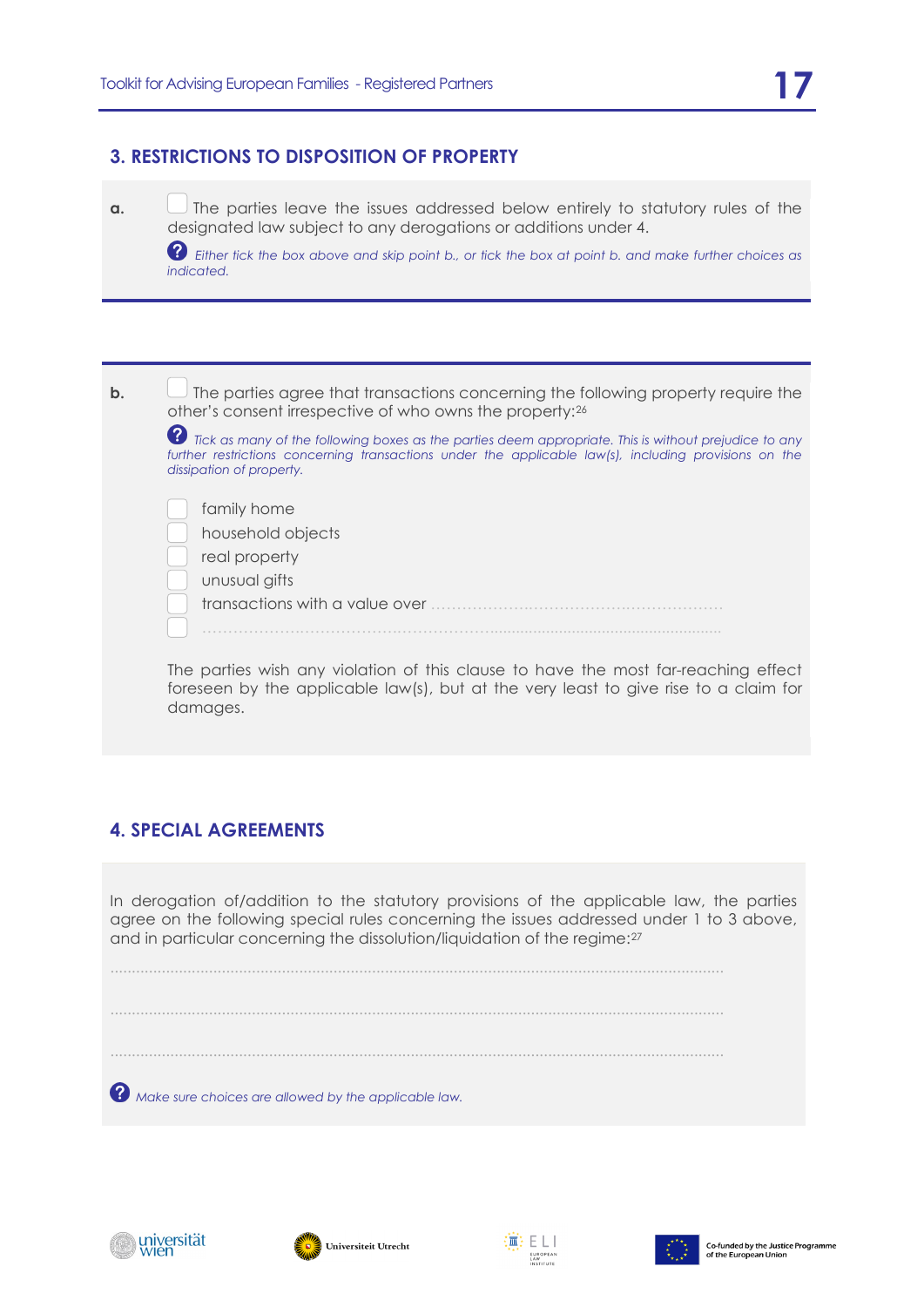## **III. PENSION RIGHTS**

#### **1. GENERAL CHOICES**

**a.** The parties leave the issues addressed below entirely to statutory rules of the applicable  $\text{law}(s)$ <sup>[28](#page-22-6)</sup> subject to any derogations or additions under 2. Where the applicable law differs from the law designated under point I (i) the parties agree to exercise any options afforded to them, or to refrain from exercising such options, in a way that brings the results as closely as possible to the hypothetical results under the law designated under point I (i).[29](#page-23-0)

*Either tick the box above and skip point b., or tick the box at point b. and make further choices as indicated.*

**b.** The parties agree to treat pension rights of any kind,<sup>[30](#page-23-1)</sup> including insurance products that may serve the function of retirement or disability pension, in case of a dissolution of the partnership, as follows:

**(i)** Where pension rights are, under the applicable law, subject to a special statutory mechanism of splitting/sharing/participation,[31](#page-23-2) including by court order, that mechanism takes precedence.

However, as far as this is possible, the parties agree to opt out for:

Public pension schemes

Occupational pension schemes

Private pension schemes

 $\bullet$  Tick a box only where the parties wish the statutory mechanism not to apply.

**(ii)** As far as pension rights are not included in a special statutory mechanism referred to under (i) pension rights, or their value, they shall be included in any community/calculation of value/redistribution the parties have agreed upon under point II. 1., i.e. the pension rights shall be shared/split/equalised upon dissolution of the partnership.[32](#page-23-3)

However, as far as this is possible, the parties agree to opt out for:

Public pension schemes

Occupational pension schemes

Private pension schemes

 *Tick a box only where the parties do not wish sharing/splitting/participation.* 

**(iii)** As far as an ex-partner is, due to age or health condition, unable to make a living despite any sharing/splitting/participation resulting from (i) and/or (ii) the applicable rules concerning partnership maintenance on the grounds of age or health condition may become relevant.[33](#page-23-4)







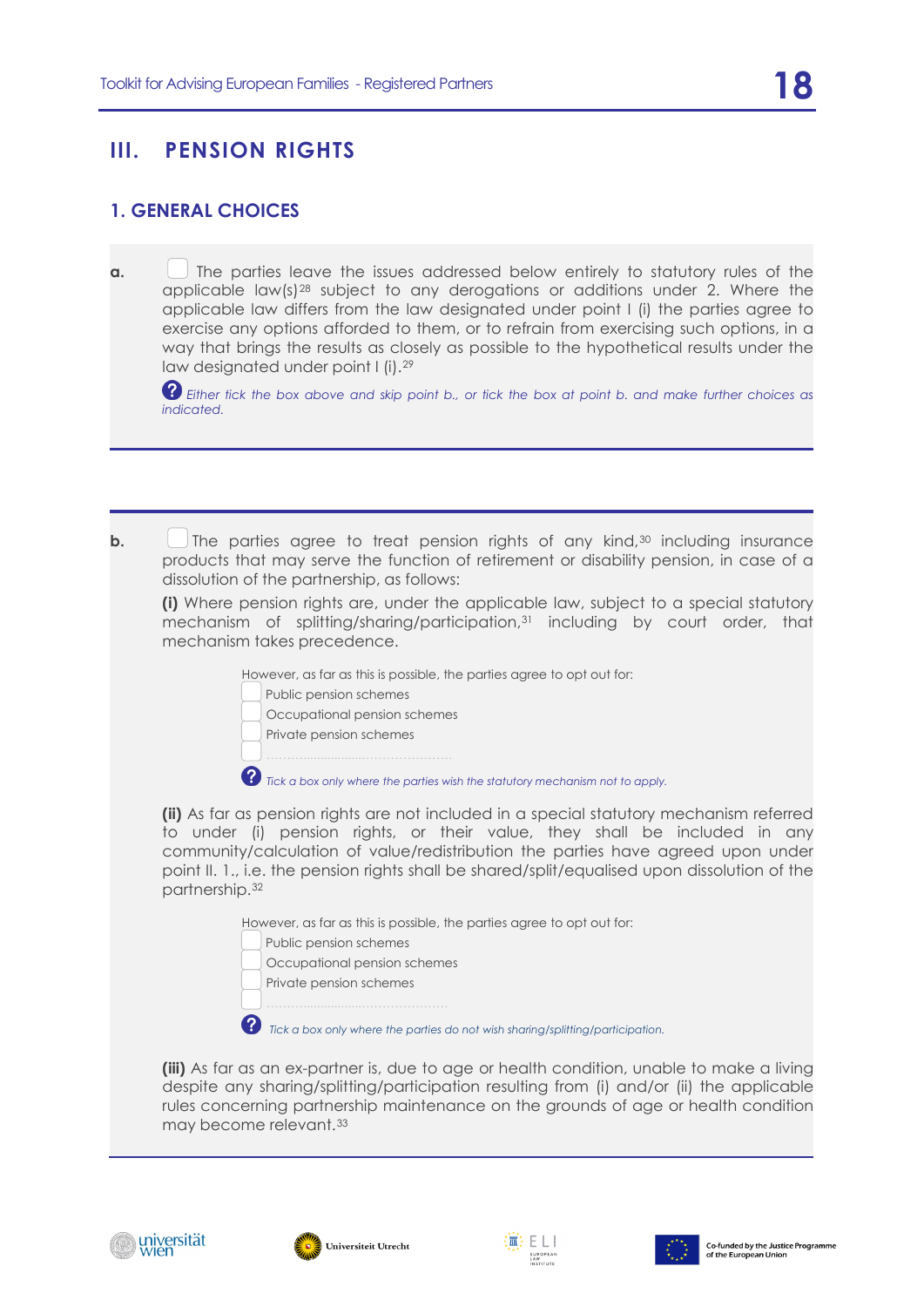#### **2. SPECIAL AGREEMENTS**

In derogation of/addition to the statutory provisions of the applicable law, the parties agree on the following special rules:[34](#page-23-5)

............................................................................................................................................... ...............................................................................................................................................

 *Make sure choices are allowed by the applicable law.*







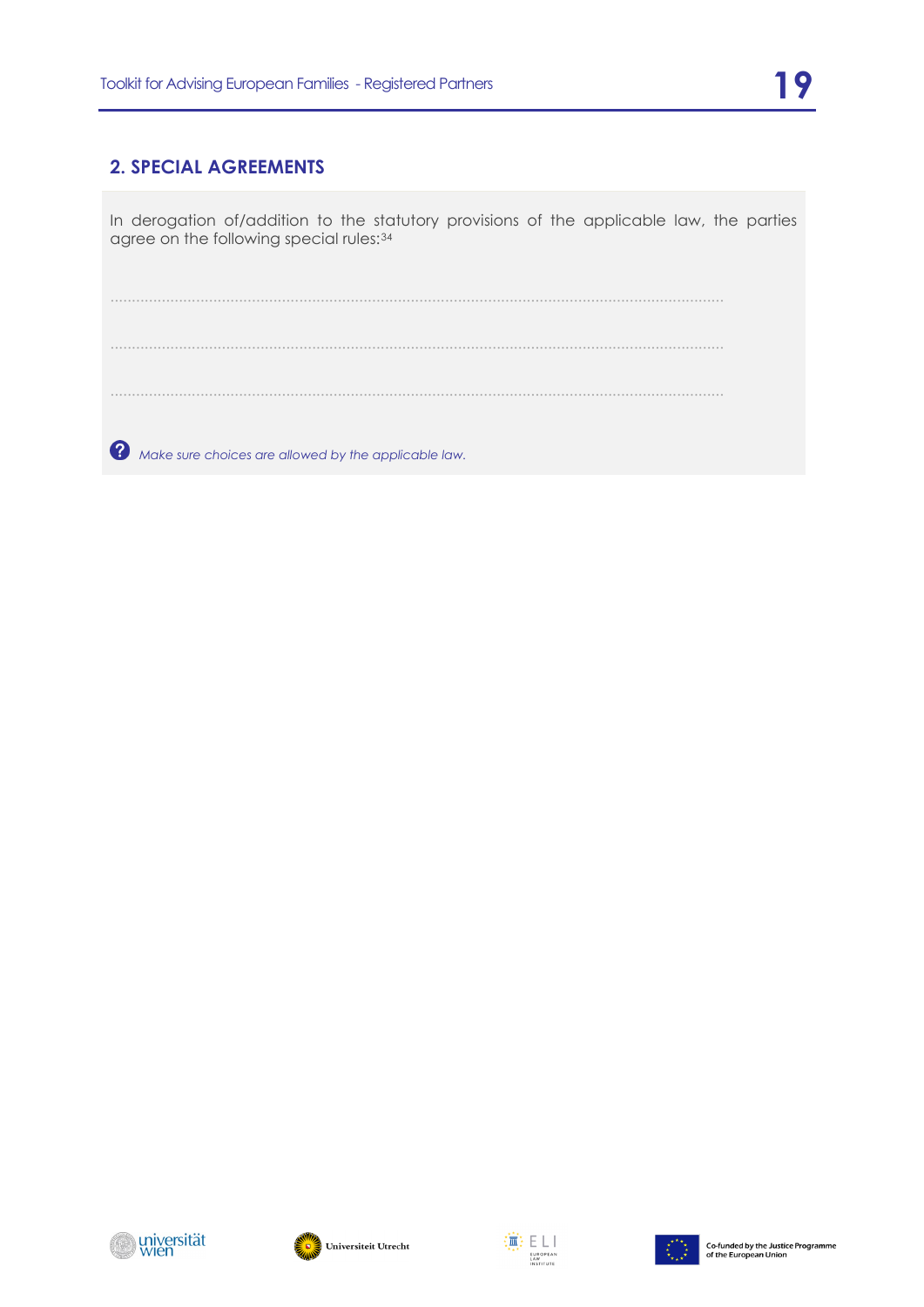## **IV. PARTNERSHIP MAINTENANCE**

#### <span id="page-19-0"></span>**1. MAINTENANCE DURING FACTUAL SEPARATION**

<span id="page-19-1"></span>**a.** The parties leave the issues addressed below entirely to statutory rules of the designated law subject to any derogations or additions under 3.

 *Either tick the box above and skip point b., or tick the box at point b. and make further choices as indicated.*

- <span id="page-19-2"></span>
- <span id="page-19-5"></span><span id="page-19-4"></span><span id="page-19-3"></span>**b.**  $\Box$  The parties agree that, during a period of intended factual separation that does not exceed a period of months the economically stronger partner shall pay maintenance to the other partner in order to allow that other partner to maintain the partnership standard of living. Maintenance shall not be due to the extent that the first partner would be deprived of the means required for the same standard of living.

<span id="page-19-9"></span><span id="page-19-8"></span><span id="page-19-7"></span><span id="page-19-6"></span>



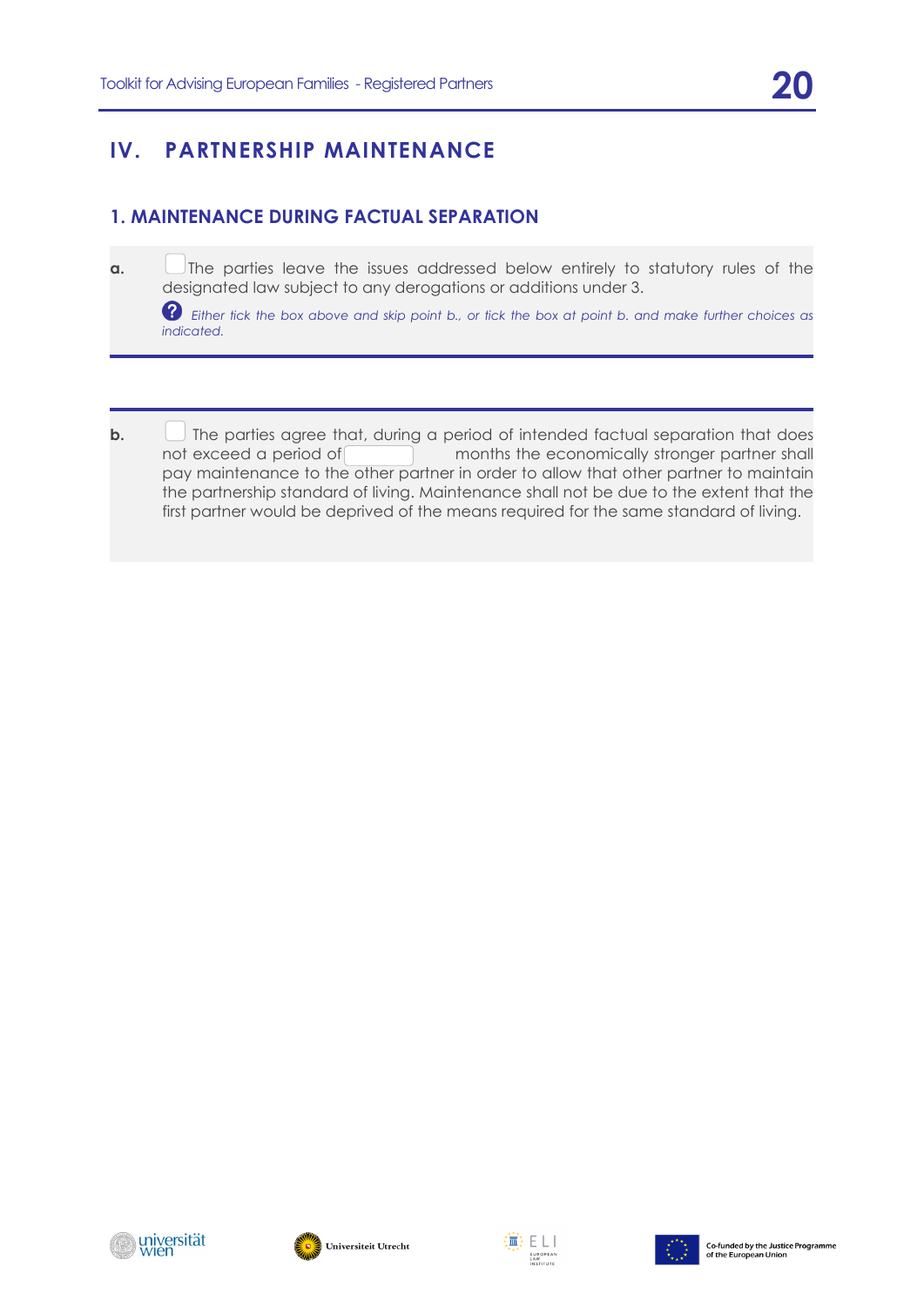#### **2. MAINTENANCE IN CASE OF DISSOLUTION OR ENDURING FACTUAL SEPARATION**

<span id="page-20-0"></span>**a.**  $\Box$  The parties leave the issues addressed below to statutory rules of the designated law subject to any derogations or additions under 3.

 *Either tick the box above and skip point b., or tick the box at point b. and make further choices as indicated.*

<span id="page-20-1"></span>**b.**  $\Box$  The parties agree that, after a dissolution of the partnership or expiry of a period of factual separation as specified in point 1, each partner will seek to achieve selfsufficiency.

However, the economically stronger ex-partner will pay maintenance to the other expartner insofar and for as long as the other ex-partner fulfills the conditions set out below and does not, despite best efforts, have sufficient means to maintain the specified standard of living.

<span id="page-20-3"></span><span id="page-20-2"></span>

| The other ex-partner                                                                                                                     | partner<br>ship<br>level | Relevant standard of living:<br>adequate | minimum     | no claim |
|------------------------------------------------------------------------------------------------------------------------------------------|--------------------------|------------------------------------------|-------------|----------|
| cannot be expected to earn a<br>(i)<br>living due to care for common small<br>children or sick/disabled family<br>members. <sup>35</sup> |                          |                                          | <b>I</b>    | H        |
| (ii) is unable to earn a living due to<br>relationship-generated<br>disadvantages.                                                       |                          |                                          | <b>Form</b> |          |
| (iii) is unable to earn a living due to<br>age, health condition or lack of<br>education.                                                |                          |                                          |             |          |
| (iv) does not succeed in earning a<br>living for other reasons.                                                                          |                          |                                          |             |          |
| $(\vee)$                                                                                                                                 |                          |                                          |             |          |

<span id="page-20-5"></span><span id="page-20-4"></span>Maintenance shall not be due to the extent that the first ex-partner would be deprived of the means required for the same standard of living.

*Tick exactly one box per line. Options shown dashed are particularly prone to be set aside by a court. Rules concerning the modalities of how maintenance is to be provided as well as any special modifications,*  restrictions etc. under the designated law shall apply. This includes the significance of maintenance rights or *obligations either ex-partner may have vis-à-vis new partners or children, or of misconduct on the part of an ex-partner.*

As far as possible under the applicable law, this obligation shall pass to the economically stronger ex-partner's estate and heirs.[36](#page-23-7)







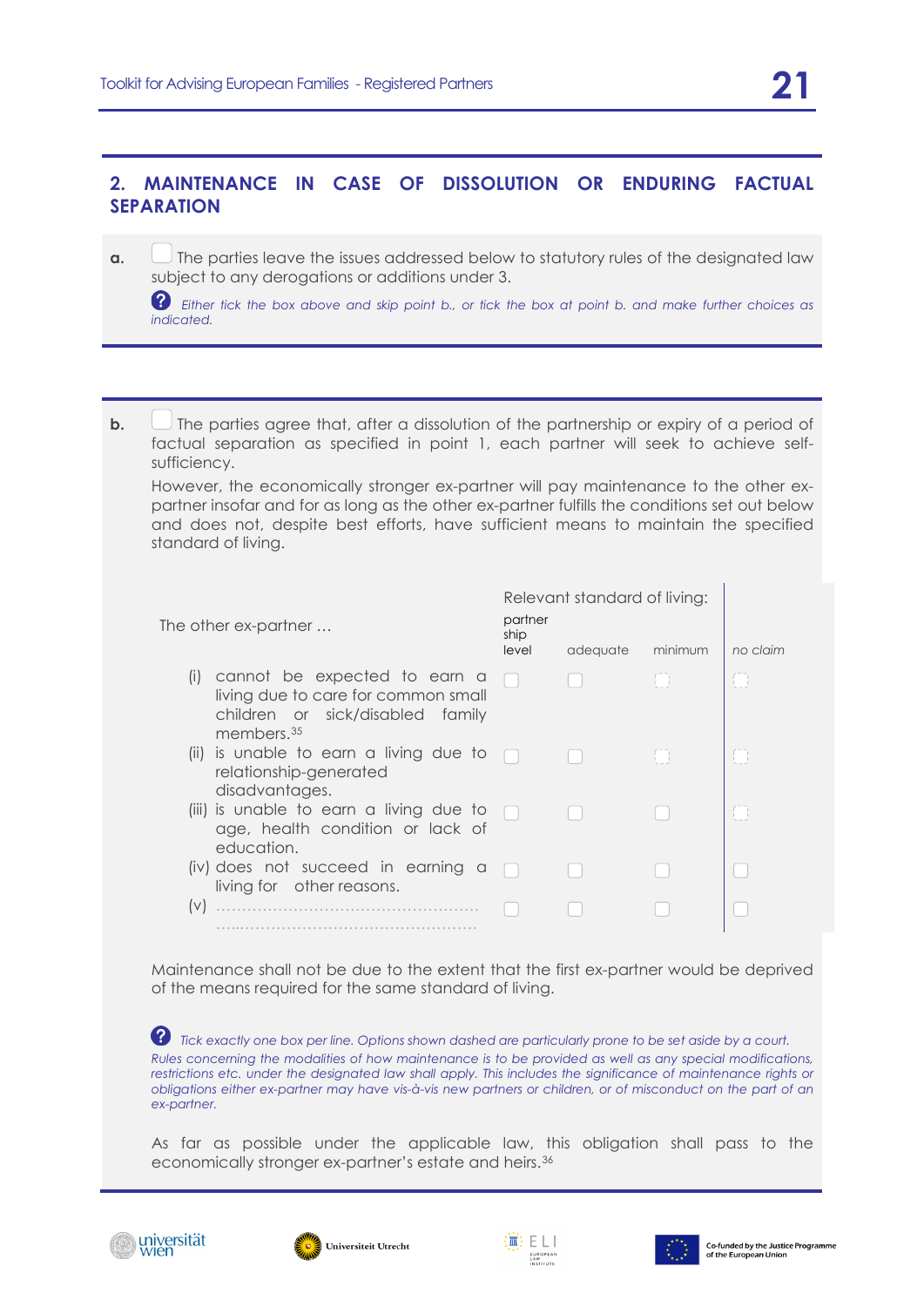#### **3. SPECIAL AGREEMENTS**

<span id="page-21-0"></span>

<span id="page-21-4"></span><span id="page-21-3"></span><span id="page-21-2"></span><span id="page-21-1"></span>





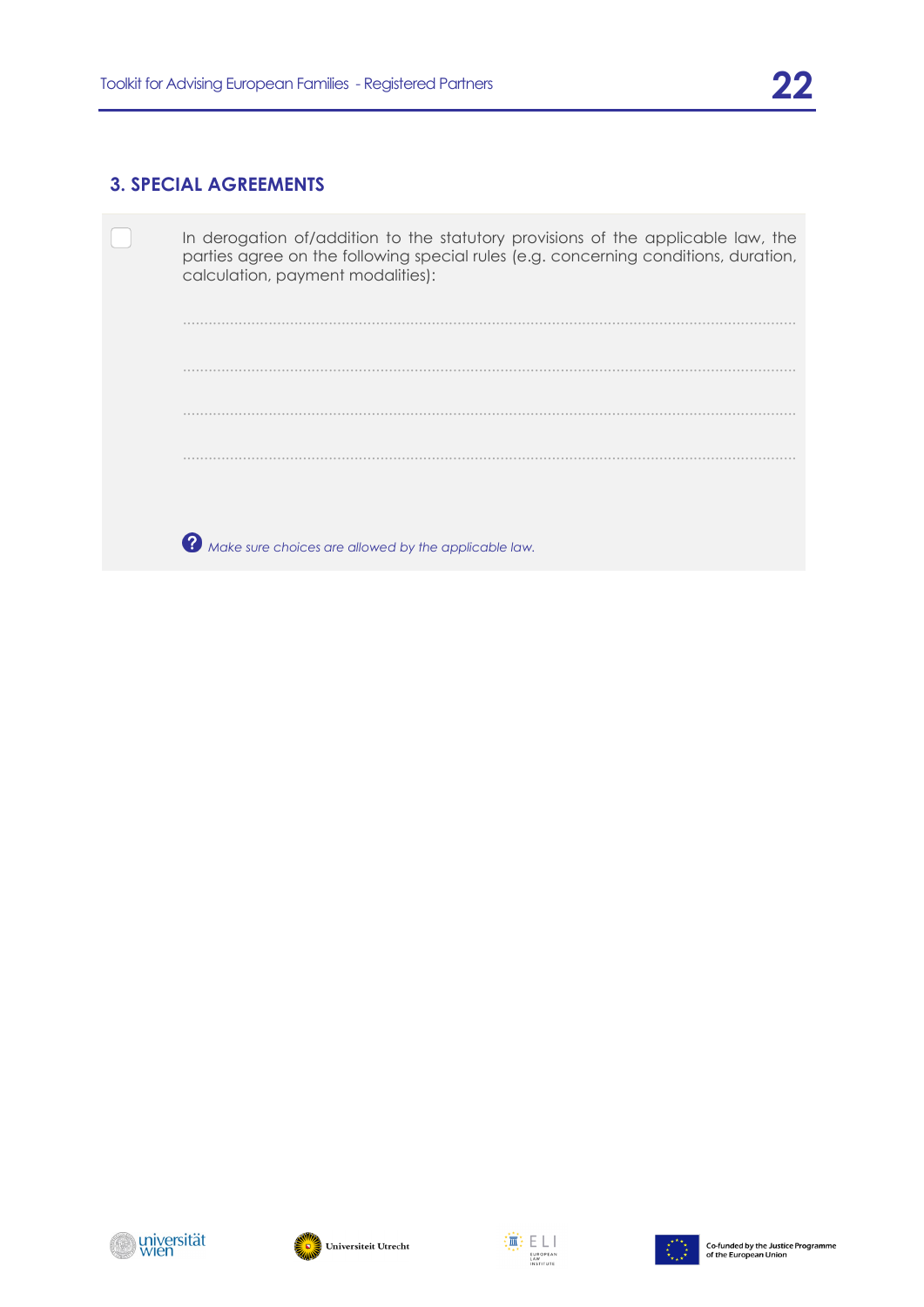## <span id="page-22-0"></span>**V. TEMPORARY ALLOCATION OF FAMILY HOME AND HOUSEHOLD OBJECTS**

#### **1. OCCUPATION AND USE AFTER SEPARATION**

**a. I** The parties leave the issues addressed below entirely to statutory rules of the applicable law[37](#page-23-8) subject to any derogations or additions under 2.

*Either tick the box above and skip point b., or tick the box at point b.*

<span id="page-22-1"></span>The parties agree that, in case of separation, irrespective of ownership and of **b.**<br> **b.** their obsises under paint II, the family began and beyspheld objects shall be their choices under point II., the family home and household objects shall be reallocated to one of the parties on a temporary basis where this is justified by urgent needs on the part of that party and/or the best interests of children and taking into account any legitimate interest of the other party or that party's estate/heirs. The party benefitting from the reallocation shall bear all running costs during the time of reallocation and shall provide compensation if and insofar as this is fair.

**?** Tick this box if parties strive to make sure a party urgently in need of the family home does not have *to leave the home just because it is owned by the other party.*

### <span id="page-22-4"></span><span id="page-22-3"></span><span id="page-22-2"></span>**2. SPECIAL AGREEMENTS**

In derogation of/addition to the statutory provisions of the applicable law, the parties agree on the following special rules e.g. concerning conditions, duration:[38](#page-24-0) 

...............................................................................................................................................

...............................................................................................................................................

<span id="page-22-5"></span> *Make sure choices are allowed by the applicable law.*

...............................................................................................................................................

<span id="page-22-6"></span>





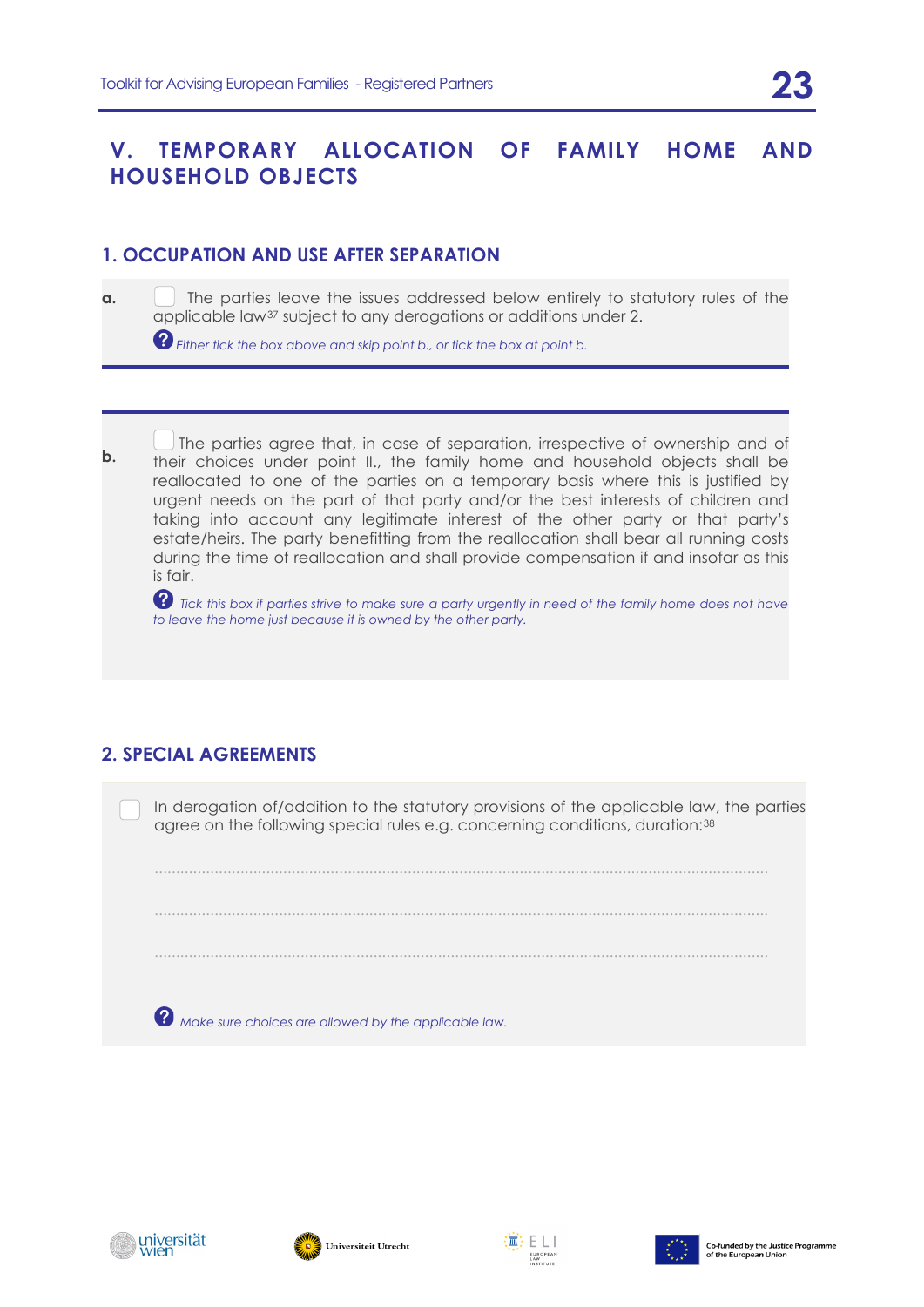## **VI. DISPUTE RESOLUTION**

<span id="page-23-0"></span>The parties are aware that their choice of court does not prevent any other court that is seised with proceedings for dissolution of the partnership to hear the case.[39](#page-24-1) They are also aware that courts in most Member States will not consider as binding a promise to try mediation. However, the parties wish to make a binding choice to the extent legally possible. Even where their choice is not binding, the court may still attach some legal consequences to their choice.

#### <span id="page-23-2"></span><span id="page-23-1"></span>**1. ALTERNATIVE DISPUTE RESOLUTION**

The parties agree that going to court is only a means of last resort and that all disputes arising from their registered partnership or its dissolution shall, if possible and appropriate, be settled amicably by way of alternative dispute resolution, e.g. mediation.

 $\bullet$  Tick this box only if parties think family mediation should definitely be tried before going to court. Note *that the legal effects are very limited.*

### **2. AMICABLE AGREEMENT ON COURT**

<span id="page-23-3"></span>In the event of a dispute which cannot be settled amicably,<sup>[40](#page-24-2)</sup> including where one or both of the parties wish to initiate proceedings for divorce or legal separation, they undertake to make best efforts to reach a consensus as to what is, at that time, the most suitable Member State for the proceedings.[41](#page-24-3) Each party undertakes not to start proceedings in a country that will fail to recognise this Agreement.

<span id="page-23-6"></span><span id="page-23-5"></span><span id="page-23-4"></span>*Note that the legal effects of this agreement are very limited.*

<span id="page-23-8"></span><span id="page-23-7"></span>





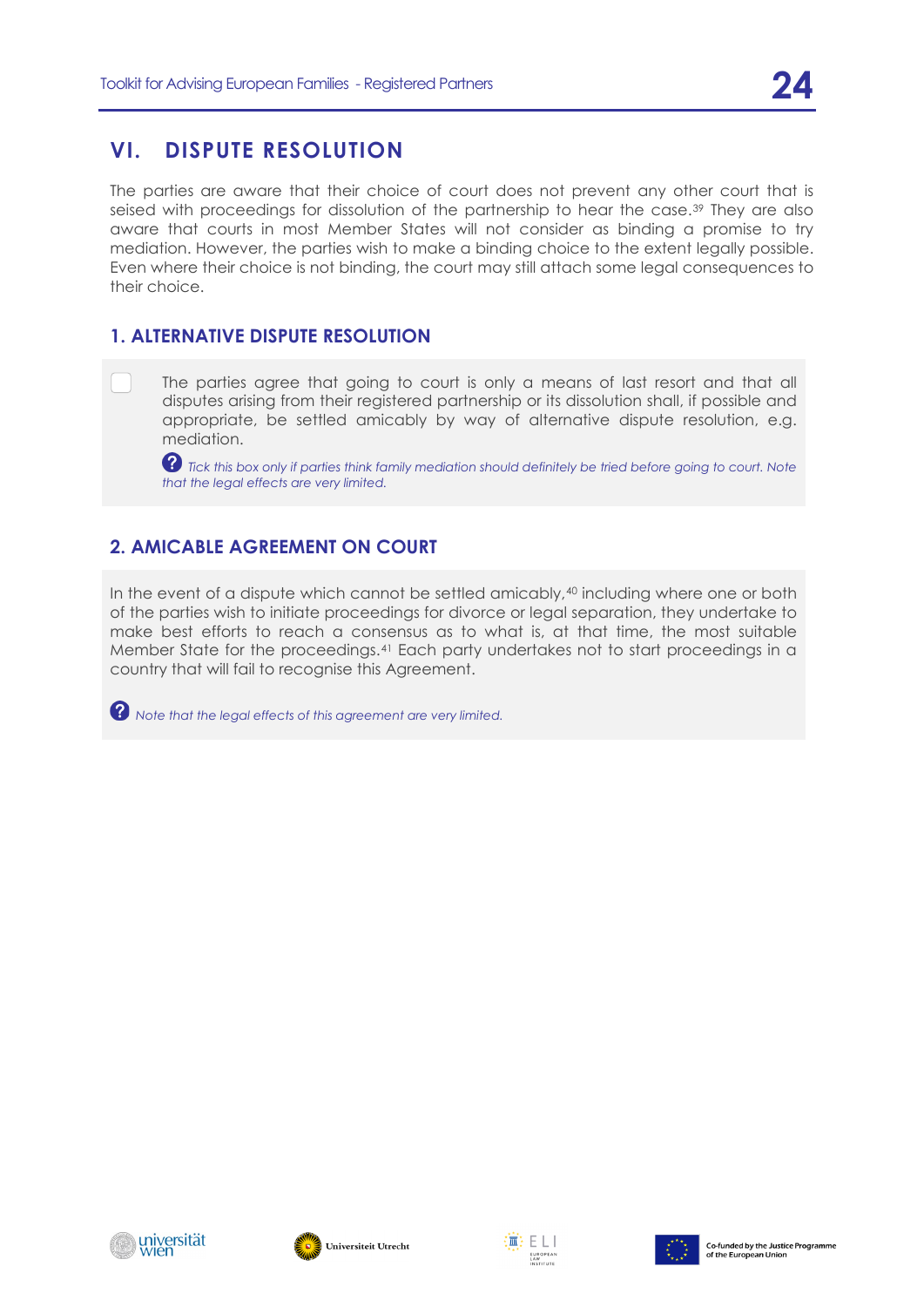### **3. CHOICE OF COURT**

<span id="page-24-1"></span><span id="page-24-0"></span>However, in the event the parties cannot reach a consensus at that time, the parties promise to initiate proceedings exclusively in the following order of priority:[42](#page-24-4)

> in a court in the Member State whose law the parties have chosen as applicable law for partnership matters above under I:[43](#page-24-5)

| in a court in the Member State under whose law the partnership was created; <sup>44</sup> |
|-------------------------------------------------------------------------------------------|
|                                                                                           |

in a court in the Member State where, at the time the proceedings are initiated, 45

- the parties are both habitually resident; failing that,
- the parties were last habitually resident and one of them still resides there; failing that,
- the respondent (or in the case of a joint application: either partner), is habitually resident; failing that,
- the Member State of their common nationality (court in UK, Ireland: 'domicile'; refugees, stateless: habitual residence).

*P* Rank the three available options by writing 1, 2 and 3 into the boxes, according to the parties' preferences. *Note that the options may, in a concrete case, lead to the same result. Avoid in any case choosing a Member State whose law would not recognise either the relationship or the choice of law made under point I, in which case the relevant box would be left blank.* 

Where the court of choice cannot or does not assume jurisdiction<sup>[46](#page-25-2)</sup> for the whole or substantial parts<sup>[47](#page-25-3)</sup> of their dispute the next ranked choice applies.

<span id="page-24-3"></span><span id="page-24-2"></span>The parties agree that, to the extent legally possible, a court seised should deal with all aspects of their dispute,[48](#page-25-4) except where the proceedings have been initiated in breach of this agreement.

<span id="page-24-5"></span><span id="page-24-4"></span>





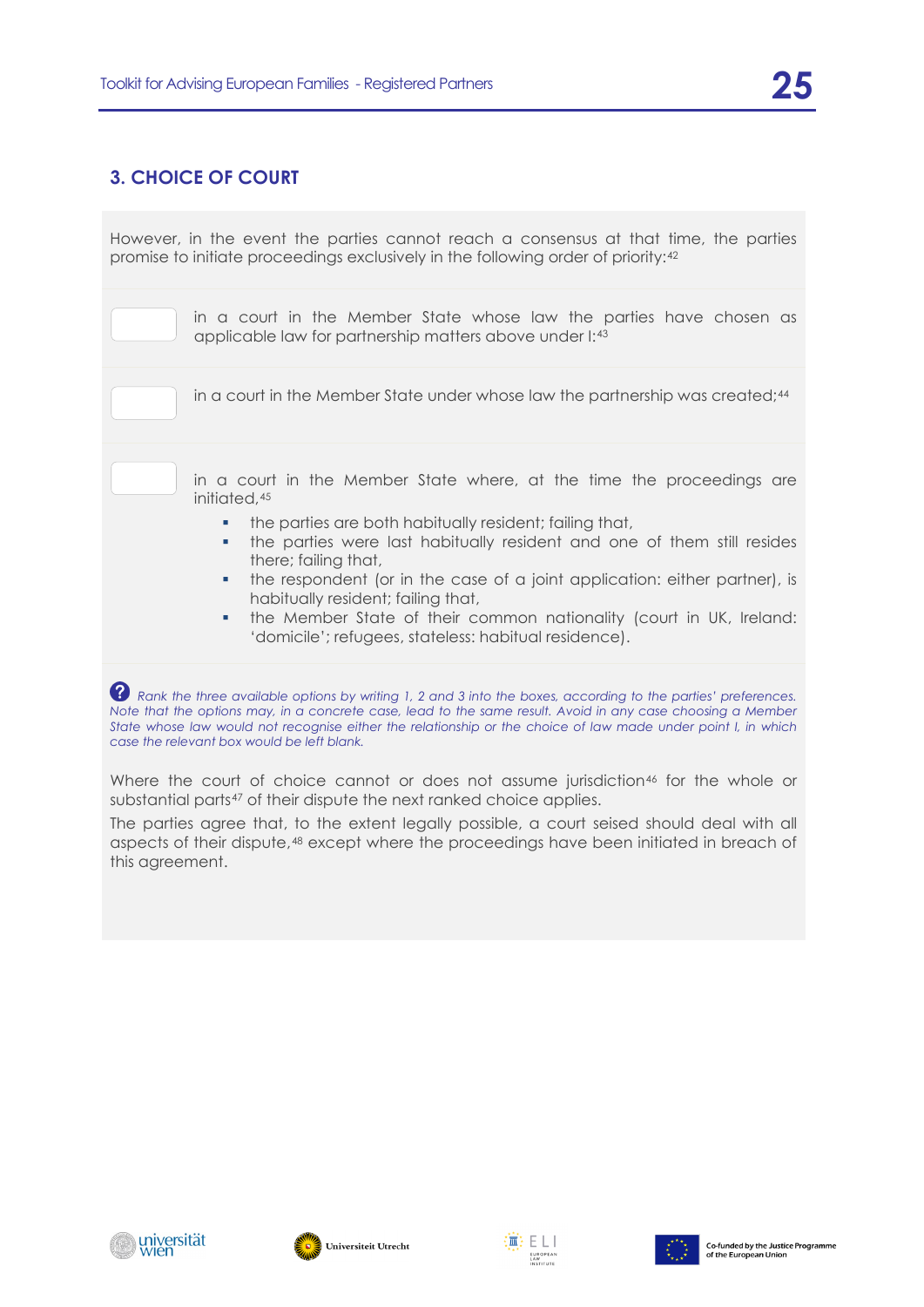## **VII. FINAL PROVISIONS**

<span id="page-25-1"></span><span id="page-25-0"></span>1. The parties wish this Agreement to enter into force on

*[insert date]*

As far as legally possible and compatible with the rights of third parties, the parties want their choices made in this document to have **retroactive effect**.[49](#page-25-5)

<span id="page-25-2"></span>*By ticking this box you strive to ensure that, in particular, not more than one national law, and not more than one property regime, apply to the property relations. If this box is not ticked the Agreement has no retroactive effect. If this results in a change of property regime the previous regimes needs to be liquidated.*

Subject to the foregoing, the parties want their choices made in this document to take precedence over any conflicting choices they may have made in earlier agreements.

- <span id="page-25-4"></span><span id="page-25-3"></span>2. The parties agree that they will always deal with each other in **good faith** and in particular that they will **fully disclose** their assets and debts to the other partner whenever the other partner has a legitimate interest in obtaining the information.
- 3. The parties agree that in cases of **exceptional hardship**, such as where the registered partnership was of extremely short duration or in the event of serious unilateral misconduct, each of them can apply to the competent court for the adjustment of the effects of this Agreement.
- <span id="page-25-5"></span>4. Any clause in this Agreement shall be interpreted in accordance with **good faith**. In the event any clause in this Agreement is **not valid or not enforceable**, the remaining clauses shall remain unaffected but may need to be interpreted in a more flexible manner in order to give maximum effect to the parties' preferences expressed in this document.
- 5. This Agreement may only **be amended** by mutual consent. Any amendments shall be made in writing, dated and signed by both parties and in accordance with such additional formal requirements as may apply.
- 6. The parties should **review this Agreement** at regular intervals, and definitely when their situation changes, e.g. when the habitual residence or nationality of both or one of them changes, or the parties have children, or the parties buy immovable property or a company in another country. The parties are also aware that laws may change, and will therefore keep it under review.







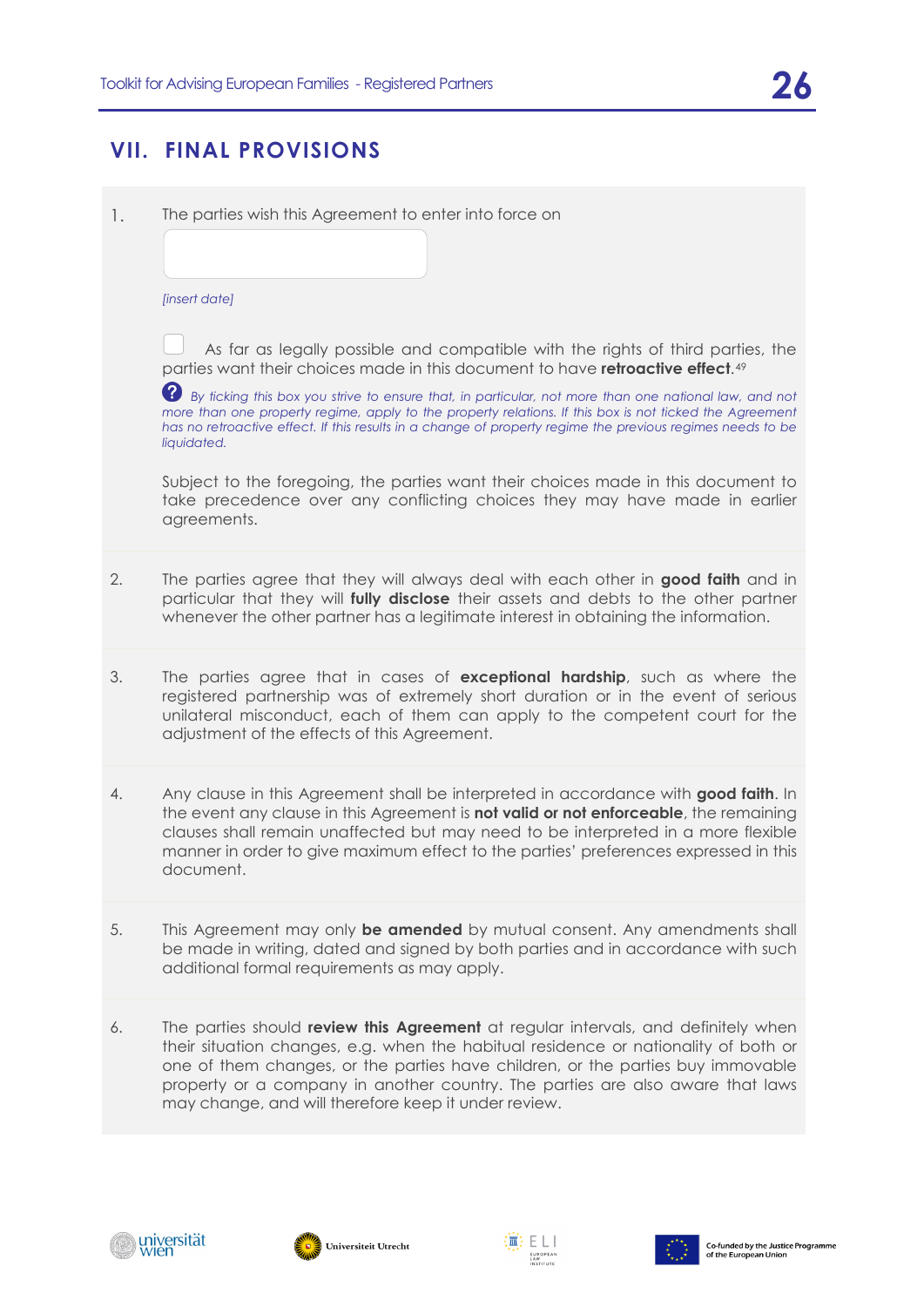I herewith confirm that I have had the content of this document and what the choices made, or their absence, would mean for my situation explained to me by an independent legal adviser, and I have fully understood the implications. I have had sufficient time to pose questions and to reflect. In particular I have had sufficient financial disclosure and no further disclosure would have affected my decision to enter into this Agreement.

| [date]              |  |
|---------------------|--|
|                     |  |
| [place]             |  |
|                     |  |
| [signature partner] |  |

I herewith confirm that I have had the content of this document and what the choices made, or their absence, would mean for my situation explained to me by an independent legal adviser, and I have fully understood the implications. I have had sufficient time to pose questions and to reflect. In particular I have had sufficient financial disclosure and no further disclosure would have affected my decision to enter into this Agreement.

| [date]              |  |
|---------------------|--|
|                     |  |
| [place]             |  |
|                     |  |
|                     |  |
| [signature partner] |  |







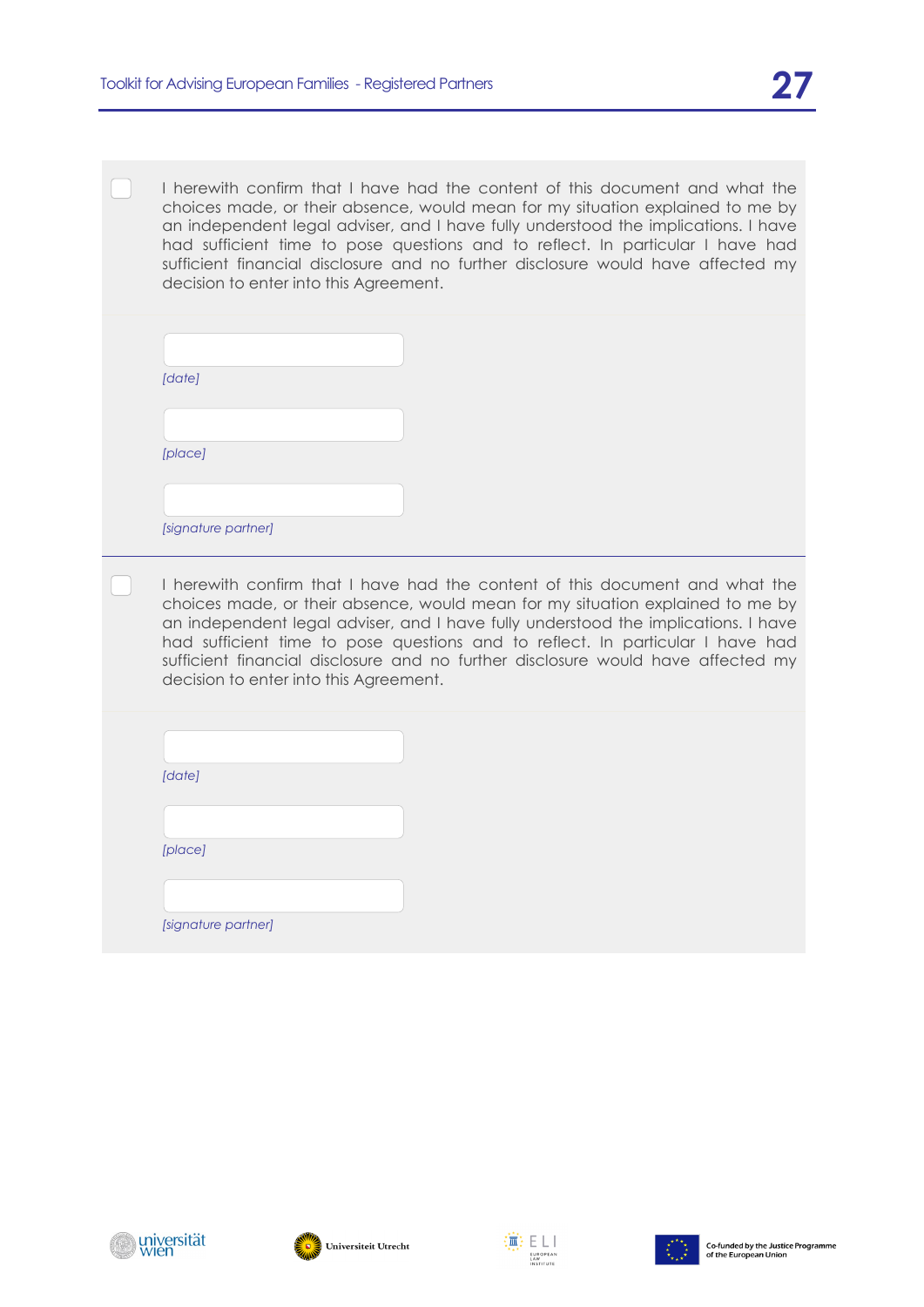







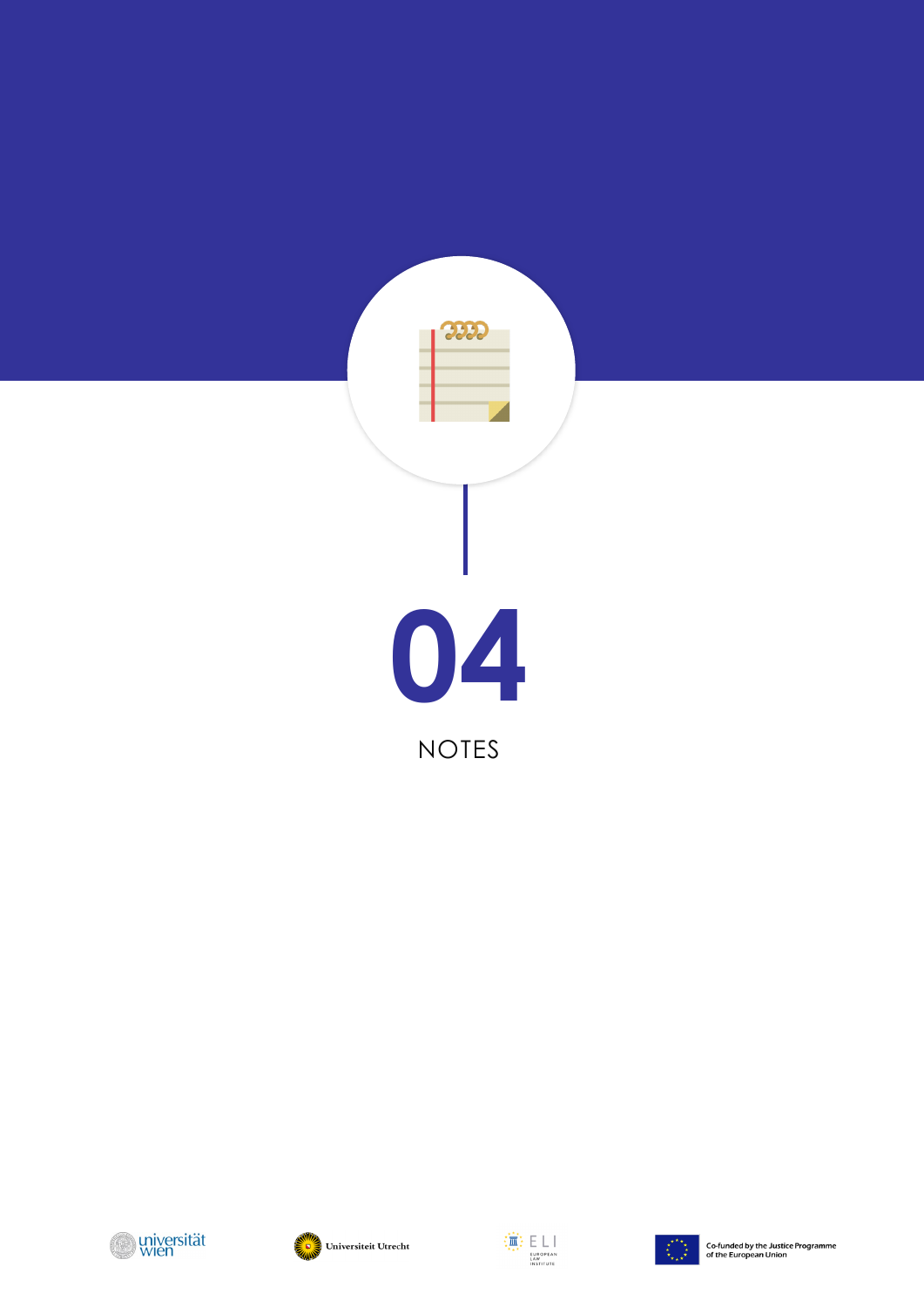## **NOTES**

**2** In a number of Member States sex/gender need to be disclosed because the validity of the registered partnership may depend on it.

**3** In the event a partner, or future partner, has more than one nationality, please list all nationalities. In the event a partner is stateless, please replace, for the purpose of the whole document, the country of nationality by the country of that partner's habitual residence, cf. Article 12 of the Convention of 28 September 1954 on the Status of Stateless Persons. Because Cyprus, Estonia, Malta and Poland are not parties to that Convention, it remains uncertain whether they would apply habitual residence in these cases.

**4** There is no official definition of 'habitual residence'. What is meant is the place that, considering all circumstances of the case, is the centre of an individual's life. It is the place where the individual usually resides and routinely returns to after visiting other places, where the centre of interests of the individual's family and social life is located ('home'). Relevant factual elements to be taken into account are, inter alia, the duration and regularity of the individual's presence in the State concerned and the conditions and reasons for that presence. An individual usually has only one State of habitual residence, but the habitual residence may change when the individual moves to another State in order to establish a new centre of life in that State; it is not necessary that the individual plans to stay there forever.

**5** According to Article 12 of the Geneva Convention of 28 July 1951 relating to the Status of Refugees ('the Geneva Convention'), as supplemented by the New York Protocol of 31 January 1967, the personal status of a refugee shall be governed by the law of the country of his domicile or, if he has no domicile, by the law of the country of his residence. In most countries this means that habitual residence replaces nationality as a connecting factor. Please be particularly careful when advising parties who are in doubt about their concrete status, in particular whose refugee status has not been officially recognised or who qualify only for subsidiary protection.

**6** Ideally parties should provide a unique identifier. Depending on the concrete situation of the partners, this may be, e.g., their passport/identity card number, or national registry number, or national insurance number.

**7** Please note that special attention is required if the parties choose the applicable law, or the competent court or agree on any issues of substantive law, before the registered partnership is concluded. It is, in particular when the connecting factor they choose (habitual residence or nationality) changes with or immediately after the conclusion of the registered partnership, that it may be safer to choose the applicable law only after the conclusion of the registered partnership and after the change of connecting factor has taken effect.

**8** This includes any agreement the partners may have made concerning matters pertaining to their registered partnership and that go beyond the agreement to enter into a registered partnership itself. It covers previous agreements on the applicable law or competent court as well as agreements deviating from, or adding to, the default rules provided by the applicable law.

**9** This model agreement does not cover child-related issues, since there is hardly any choice for partners which does not require reconsideration in the light of the child(ren)'s best interests at the relevant actual time. However, if the parties have children, this is a factor which they should take into account in making choices in this Agreement.

**10** For the purposes of this Agreement, the term 'court' means any judicial authority and all other authorities and legal professionals with competence in partnership matters which









**<sup>1</sup>** 'Registered partnership' means the regime governing the shared life of two people which is provided for in law, the registration of which is mandatory under that law and which fulfils the legal formalities required by that law for its creation. Be aware that registered partnership regimes at national level are very different ranging from a regime which is more or less the same as marriage to a set of rules having only minimal effects.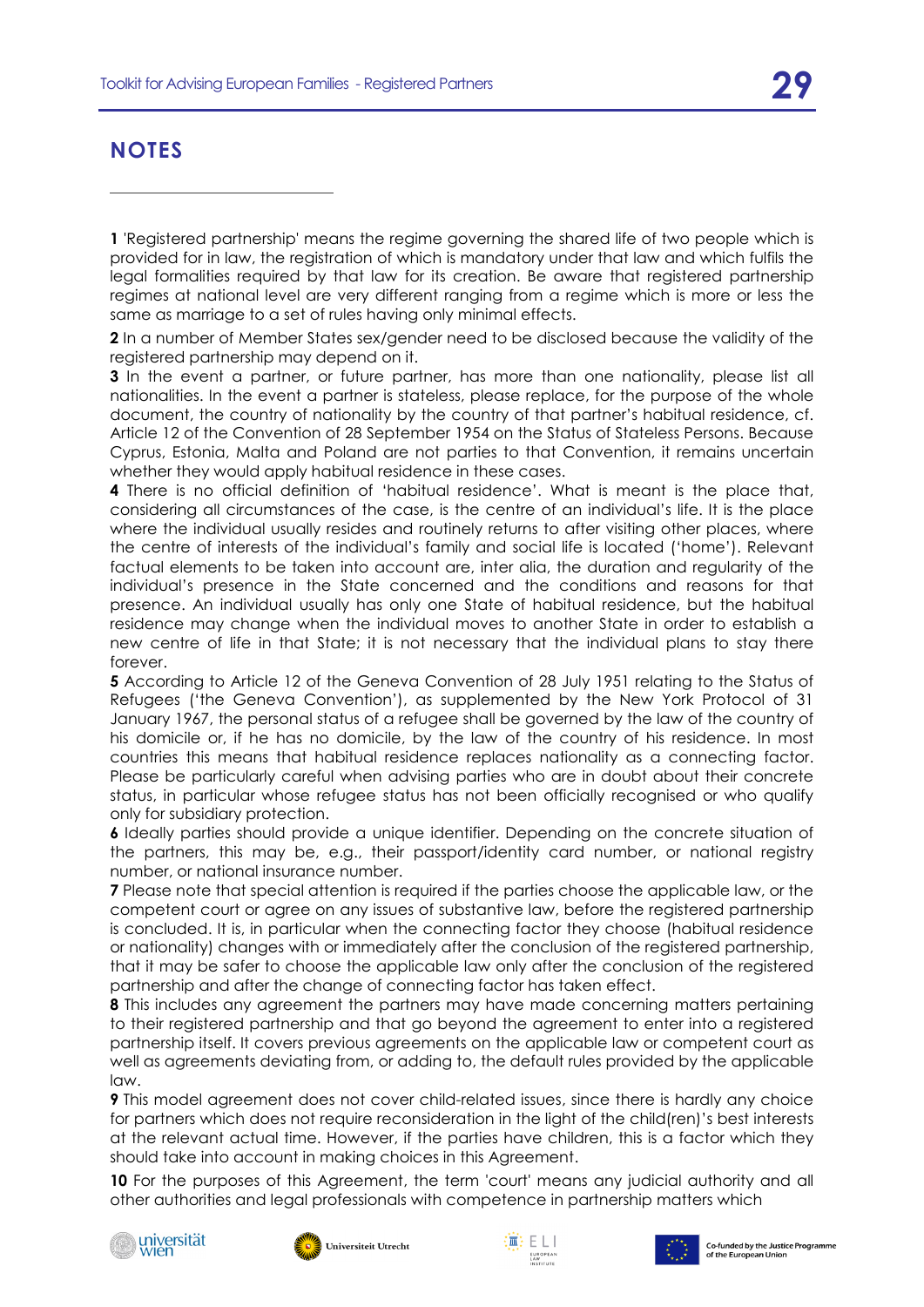exercise judicial functions or act by delegation of power by a judicial authority or under its control, provided that such other authorities and legal professionals offer guarantees with regard to impartiality and the right of all parties to be heard, and provided that their decisions under the law of the Member State in which they operate: (i) may be made the subject of an appeal to or review by a judicial authority; and (ii) have a similar force and effect as a decision of a judicial authority on the same matter.

**11** For example, where the parties have opted for a property regime an equivalent of which is regulated under the applicable law, that law will decide about all issues not addressed in this Agreement, such as relevant point in time for the dissolution, ancillary relief, methods of calculation, etc. Likewise, where the parties have made a particular choice, e.g. to exclude 'property received by gift' from their regime, the applicable law would decide what counts as a 'gift'.

**12** Protection of third parties is mainly an issue of partnership property. Under Article 28 of Council Regulation (EU) No 2016/1104 of 24 June 2016 implementing enhanced cooperation in the area of jurisdiction, applicable law and the recognition and enforcement of decisions in matters concerning the property consequences of registered partnerships ('PRP'), the law applicable to the partnership property regime between the partners may not be invoked by a partner against a third party in a dispute between the third party and either or both of the partners unless the third party knew or, in the exercise of due diligence, should have known of that law. Under certain circumstances specified in Article 28(2) PRP, the third party is deemed to possess the knowledge of the law applicable to the partnership property regime. Similar rules apply at substantive law level, i.e. where the parties opt, within the framework of the applicable national law, for a particular partnership property regime.

**13** Matters of succession law are governed, inter alia, by Regulation (EU) No 650/2012 of the European Parliament and of the Council of 4 July 2012 on jurisdiction, applicable law, recognition and enforcement of decisions and acceptance and enforcement of authentic instruments in matters of succession and on the creation of a European Certificate of Succession, which applies in all Member States except the UK, Ireland and Denmark.

14 Note that the choice of the applicable law may not be recognised, or not be recognised in its entirety, by the courts of a number of EU Member States, and these courts may apply overriding mandatory provisions of the forum or discard a particular choice made under the applicable substantive law for reasons such as public policy. Consider also that laws may change, and there may be multi- and bilateral treaties (such as the Convention of 6 February 1931 between Denmark, Finland, Iceland, Norway and Sweden containing international private law provisions on registered partnership, adoption and guardianship, as revised in 2006) that apply only in specific situations, so the information given in these notes should only serve as a rough guidance.

**15** It is generally recommended to choose the law of only one country to deal with all the legal aspects of the registered partnership because a combination of different laws may produce inconsistent results and increase the costs of litigation. This is why this template encourages the choice of the law of only one country. Note that there may be more options if the parties are prepared to accept a patchwork of applicable laws.

**16** A court in a Member State participating in the PRP (supra note [12\)](#page-11-0) will identify the law applicable to issues of partnership property according to the PRP. With respect to the applicable law, the PRP applies to partners who enter into a registered partnership or who specify the law applicable to the partnership property regime after 29 January 2019. Under Article 22(1) PRP, the partners or future partners may agree to designate, or to change, the law applicable to their partnership property regime, provided that it is one of the following: (a) the law of the State where the partners or future partners, or one of them, is habitually resident at the time the agreement is concluded; (b) the law of a State of nationality of either partner or future partner at the time the agreement is concluded; or (c) the law of the State under whose law the registered partnership was created.

As of 2018, the following Member States participate in the PRP: Austria, Belgium, Bulgaria, Croatia, Cyprus, the Czech Republic, France, Finland, Germany, Greece, Italy, Luxembourg,







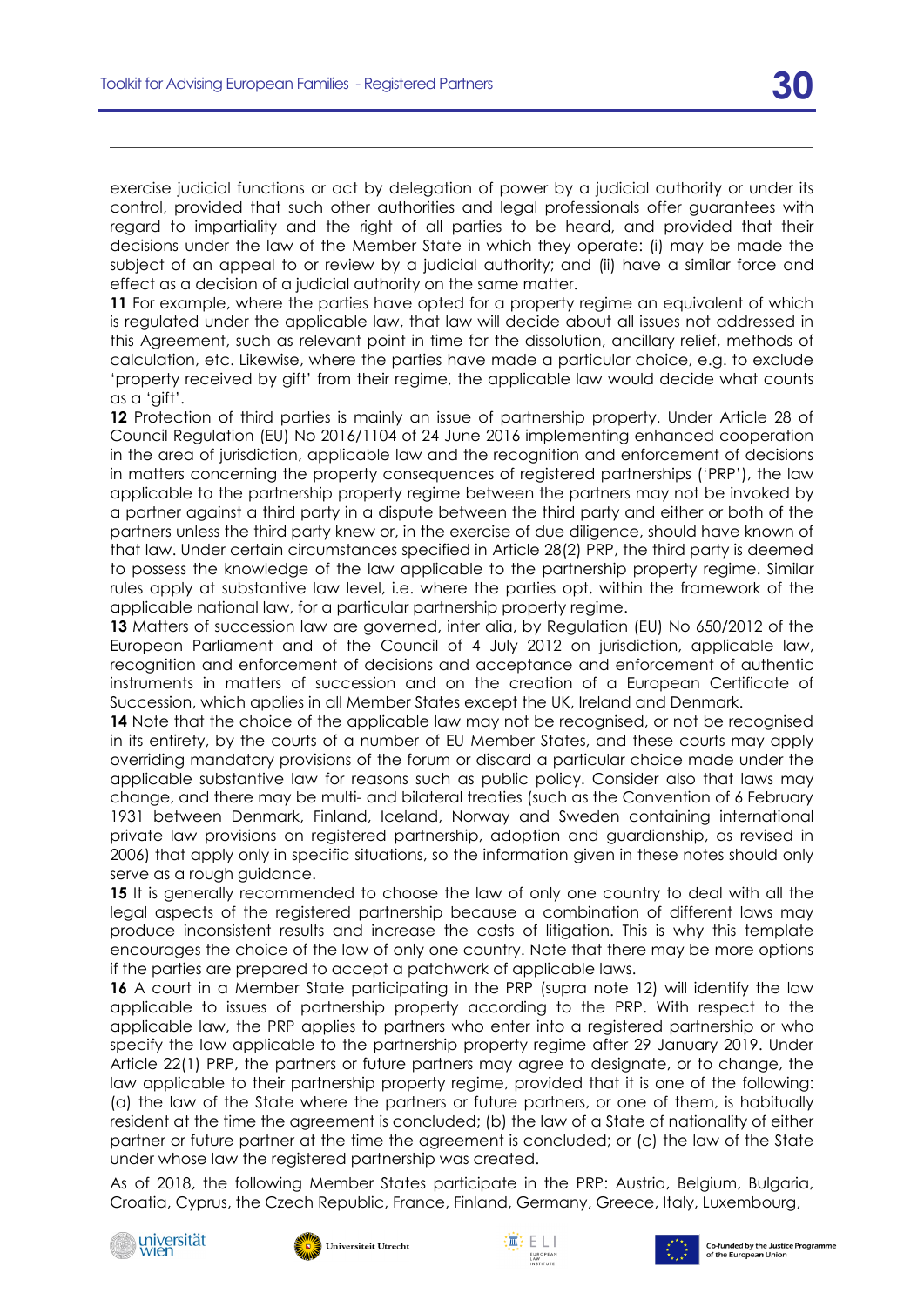Malta, the Netherlands, Portugal, Slovenia, Spain and Sweden. While Scotland is not participating in the PRP, there is a fair probability that also a court in Scotland would recognise the choice.

Generally speaking, even where choice of law concerning property relations is recognised, this does not necessarily include pension rights and a court may consider particular rules of its own law, in particular concerning the family home and household objects, as being overriding mandatory provisions under Article 30 PRP.

**17** Courts in all Member States except Denmark and the United Kingdom would normally identify the law applicable to issues of maintenance between partners according to the Hague Protocol of 23 November 2007 on the Law Applicable to Maintenance Obligations ('2007 Hague Protocol') as they would qualify a registered partnership either as equivalent to a marriage or at least as a 'family relationship' within the meaning of Article 1(1) of the 2007 Hague Protocol. However, there is a certain risk that courts in Member States such as Hungary, Poland, Latvia, Lithuania or Slovakia would nevertheless refuse to qualify registered partnerships as a 'family relationship' because of a particular understanding of public policy.

Under Article 8 of the 2007 Hague Protocol, the partners may at any time designate one of the following laws as applicable to a maintenance obligation: (a) the law of any State of which either party is a national at the time of the designation; (b) the law of the State of the habitual residence of either party at the time of designation; (c) the law designated by the parties as applicable, or the law in fact applied, to their property regime; depending on whether or not the courts of a Member State apply the rules on divorce by analogy to the dissolution of a registered partnership, the parties could also choose (d) the law designated by the parties as applicable, or the law in fact applied, to the dissolution of their registered partnership.

Note that, according to Article 8(4) of the 2007 Hague Protocol, the question of whether the creditor can renounce his/her right to maintenance shall always be determined by the law of the State of the habitual residence of the creditor at the time of the designation.

**18** From the point of view of the courts in most Member States, economic consequences arising from a registered partnership or its dissolution will fall either under partnership property or under maintenance. However, this template foresees a choice also for 'other economic consequences' in case the court should consider particular issues, e.g. the distribution of household objects or sharing/splitting of pension rights, as 'issues sui generis'.

**19** Pension rights are excluded from the PRP, cf. Article 1(2)(f) PRP, although this exclusion should be strictly interpreted and the PRP still governs in particular the issue of classification of pension assets, the amounts that have already been paid to one partner during the registered partnership, and the possible compensation that would be granted in the case of a pension subscribed with common assets (Recital 23). This means that even courts in Member States participating in the PRP will apply their national rules of conflict of laws, which may or may not coincide with the rules of the PRP.

**20** This should make sure the choice is a possible choice under the PRP and the 2007 Hague Protocol. Note that there may be more options if the parties are prepared to accept a patchwork of applicable laws.

**21** As the law stands in May 2018, e.g. the Netherlands would allow a choice for the *lex loci registrationis* under certain conditions. Belgium and Italy would apply to some registered partnerships Council Regulation (EU) No 1259/2010 of 20 December 2010 implementing enhanced cooperation in the area of the law applicable to dissolution and legal separation ('Rome III'). Under Article 5(1) Rome III, spouses may agree to designate the law applicable to dissolution and legal separation provided that it is one of the following laws: (a) the law of the State where the spouses are habitually resident at the time the agreement is concluded; (b) the law of the State where the spouses were last habitually resident, in so far as one of them still resides there at the time the agreement is concluded; (c) the law of the State of nationality of either spouse at the time the agreement is concluded; or (d) the law of the forum.







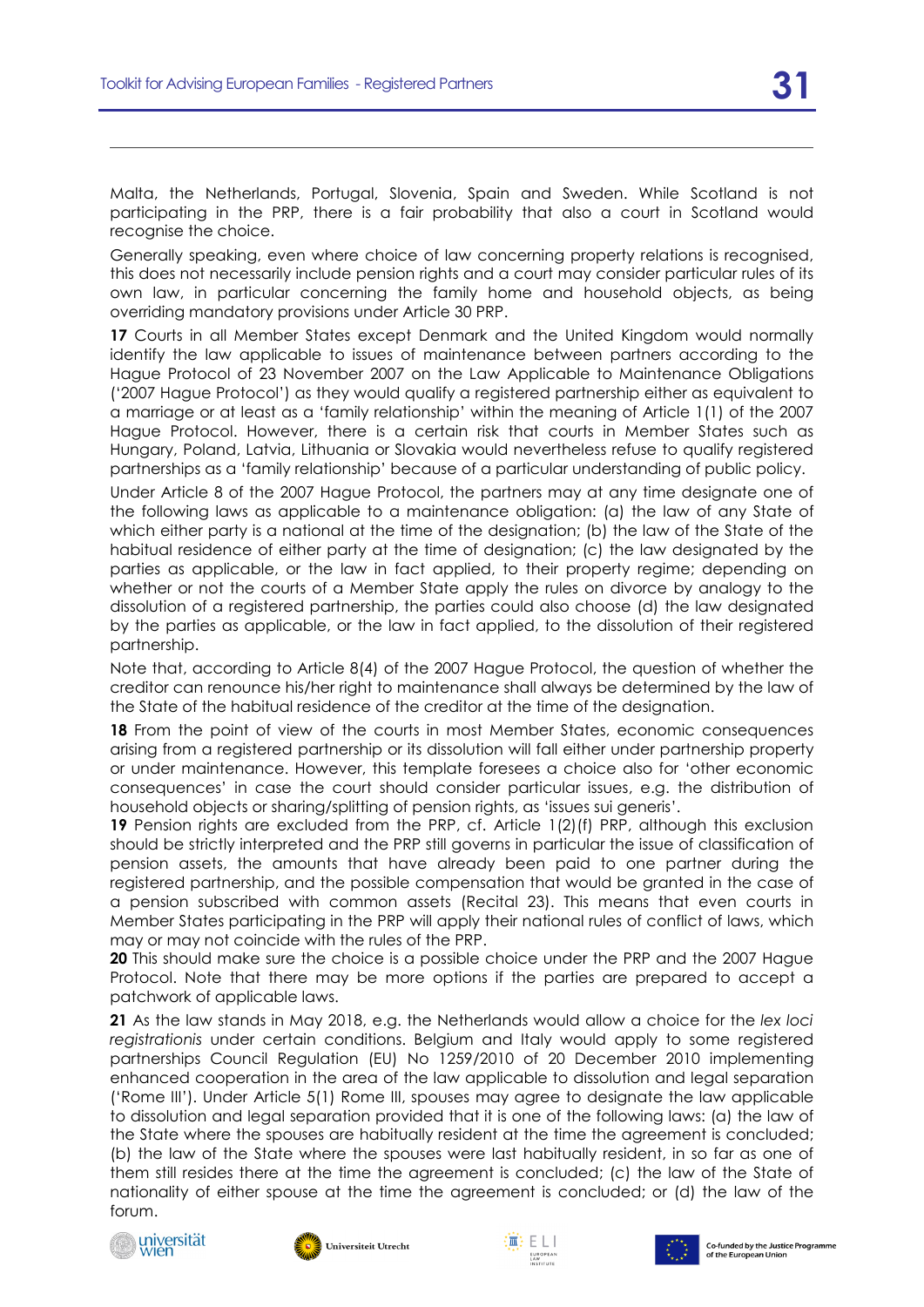**22** Even if the choice of the applicable law fails to be recognised by the court seised, the substantive law applied by that court may allow the partners to agree by way of contract on particular legal consequences, thus indirectly achieving the same or similar results as they would have achieved with a valid choice of law. For example, if the law chosen by the parties as the law applicable to maintenance would provide for a payment of 2,000 EUR per month to be made by one partner to the other but the court seised fails to recognise the choice and instead applies another law under which no maintenance would be due but under which maintenance contracts are possible, the court would, by virtue of this clause, have to treat the agreement as a substantive law maintenance contract in which the parties have agreed on a payment of 2,000 EUR.

**23** The wording chosen in this model Agreement differs slightly from the wording chosen in point 7. of Form V – Annex III to Commission Implementing Regulation (EU) No 1329/2014 of 9 December 2014 establishing the Forms referred to in Regulation (EU) No 650/2012 of the European Parliament and of the Council on jurisdiction, applicable law, recognition and enforcement of decisions and acceptance and enforcement of authentic instruments in matters of succession and on the creation of a European Certificate of Succession. In Form V – Annex III the following property regimes are listed: 7.1. separation of property, 7.2. universal community of property, 7.3. community of property, 7.4. community of accrued gains, 7.5 deferred community property. In this model Agreement, the term 'community of accrued gains' was avoided because it is apt to mislead parties, the regime being, in essence, one of separation of property, modified by the existence of an equalisation claim for money. 'Universal community' was not listed separately because its effects can be achieved by ticking the box for 'community of property' plus the box 'Yes', at the bottom of the page, affirming inclusion of property acquired before the registered partnership.

**24** For the avoidance of doubt 'statutory' includes case law, in particular in common law jurisdictions.

**25** Note that statutory regimes foresee a list of types of assets that are normally not included in the community property, or that will not count towards calculation of value of gains, or that will not be subject to redistribution. Some of these lists also make reference to property parties already had when entering into the partnership (pre-partnership property) while other legal systems would already exclude pre-partnership property from the outset. Be aware that, under some legal systems, parties may only exclude property they already have when they conclude the agreement, e.g. under the laws of Denmark, Finland and Sweden.

**26** Note that, when parties agree among themselves on restrictions that are not part of the statutory regime, or that are part of a statutory regime but which a third party was not aware of and could not reasonably have been expected to be aware of, these restrictions normally do not take effect vis-à-vis third parties, unless provided otherwise by the applicable law (which could, e.g. foresee that where the agreement is registered and publicised, the agreement nevertheless has third party effects). However, where a restriction the parties agreed upon between themselves fails to have third party effect, it may still trigger a claim for damages or have other legal effects.

**27** Think, in particular, of whether assets, or accrued gains, should be distributed equally or whether parties wish to agree on a different share (such as 33%), or whether a particular party should, in any case, be allocated particular pieces of property. Think also about methods of calculation including the relevant points in time, conditions of payment including the granting of respites, presumptions as to ownership, etc. Parties may also wish to include property that would otherwise be excluded by the applicable law. Make sure anything the parties agree upon is allowed by the applicable law.

**28** In the case of pension rights, the designation of the applicable law under point I. will often not be recognised by the courts (in the wider sense, see supra n. 10), in particular where a partner has acquired pension rights under public pension schemes ('first pillar') or occupational pension schemes ('second pillar') as far as the latter are governed by regimes of a quasi-public law nature.







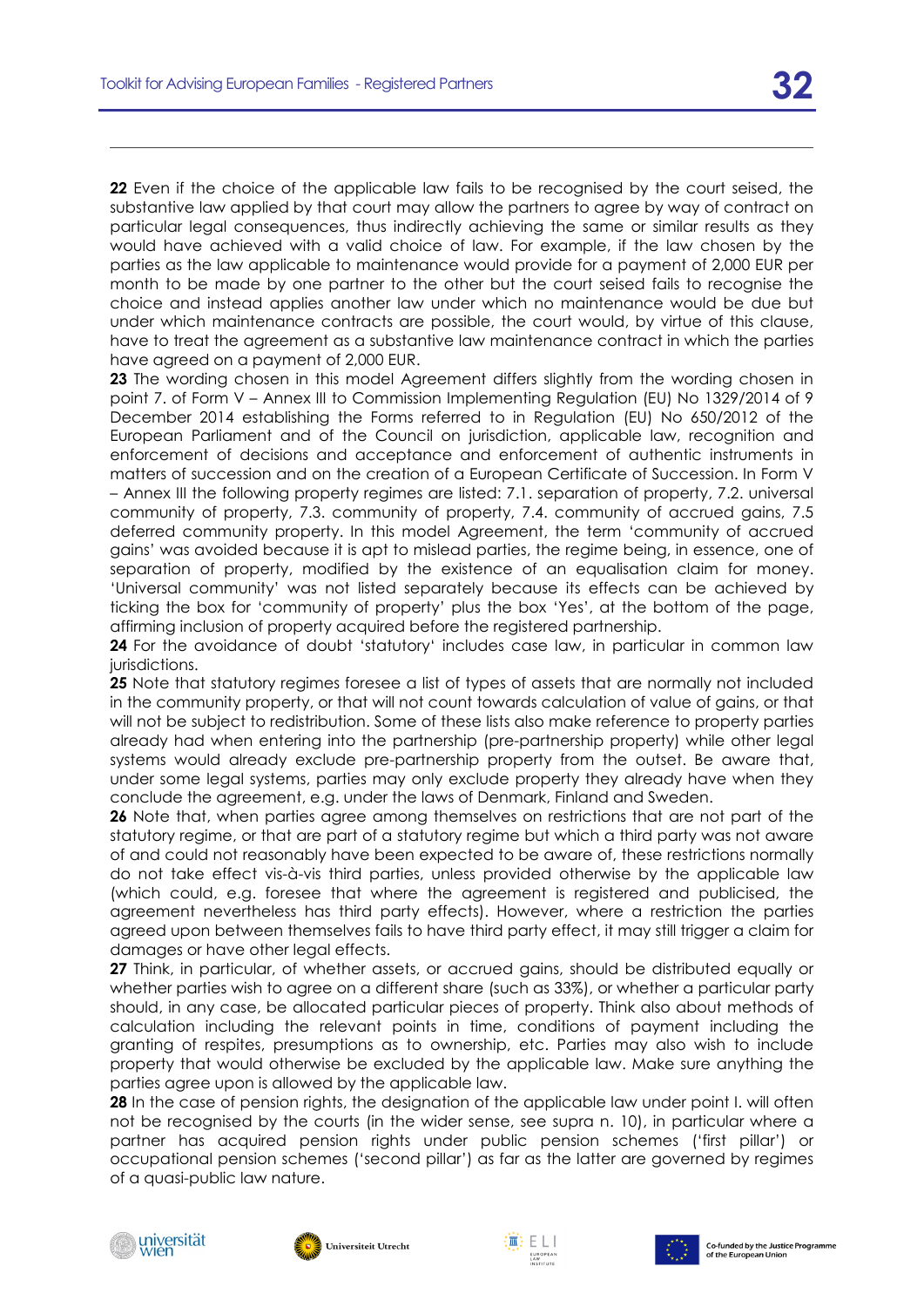**29** Where a public pension scheme or a pension scheme with a quasi-public law nature provides for some kind of sharing/splitting/participation it is not generally advisable to apply point I (ii), i.e. to assume that the parties agree to undo any results produced by the public law schemes. However, as far as the relevant mechanism of sharing/splitting/participation is of an optional nature the parties should not deliberately thwart the agreement they made under point I by exercising options, or refraining from the exercise of options, in such a way as would produce results that are significantly different from the results hypothetically produced under the law designated under point I (i).

**30** Note that the qualification of assets as 'pension rights', as contrasted with other types of assets owned by one or both partners, is, at least from the point of view of courts in Member States participating in the PRP (supra n. 12), governed by the law applicable to partnership property (supra n. 19). If the parties wish to have more certainty concerning, e.g., particular insurance products they may wish to add a clarification in the 'special agreements' box.

**31** Within the EU, only the laws of DE and NL provide for a private law mechanism of sharing/splitting/participation. Under the laws of IE, Scotland as well as England and Wales, pension assets – like other assets – may be reallocated between the ex-partners by way of a court order. In other Member States, there are also mechanisms of a public law nature, either because the relevant pension scheme is a 'first pillar' State pension or because it is a 'second pillar' occupational pension but is governed by terms and conditions resembling public law and often approved by public law bodies.

One of the reasons why the parties may wish to give priority to these mechanisms is that most of these mechanisms have third party effect, e.g. vis-à-vis a pension funds.

**32** Note that sharing/splitting/participation under partnership property law may only exceptionally have third party effect, such as within Member States where assets may be reallocated by way of a court order. In the vast majority of cases the agreement under (ii) produces legal effects only between the parties.

**33** These rules could be the statutory maintenance rules or the agreement made by the parties under point IV. 2. (iii). Parties should be made aware of the fact that the law governing maintenance may provide for an extinction of maintenance claims after an expartner has managed to become self-sufficient, even if self-sufficiency is only of a temporary nature and the same ex-partner does not have sufficient means to maintain him- or herself after reaching retirement age.

**34** Note that, in making decisions, parties should take account of a number of factors, including potential tax effects, and the effect that the death of one of the partners would have on pension rights. E.g. where pension rights are shared/split immediately upon dissolution, this means that pension rights transferred from one partner to the other may be lost when the other partner dies. Conversely, where pension rights are shared upon accrual, they will be lost upon the death of the partner primarily entitled to the pension. Maintenance claims which one partner has against the other may or may not survive the maintenance debtor's death, depending on the applicable law and the terms of the agreement.

**35** Who counts as a 'common' child or other family member should not be decided solely on the basis of affiliation in legal or biological terms, but also considering any choices the parties jointly made during the registered partnership. This means, e.g., that a child that is not the biological child of one of the parties, and in the absence of an adoption by that party, may still count as a 'common' child if that party had informally accepted to raise the child as a parent.

**36** Under the applicable law, maintenance payments may come to an end upon the death of the maintenance debtor, depending on the applicable law.

**37** Member States participating in the PRP (supra note 12) will normally apply the law governing partnership property in general also to the allocation of the family home. However, the temporary allocation due to urgent needs or domestic violence is often governed by overriding mandatory provisions of the forum where such provisions exist (Article 30 PRP). Member States not participating in the PRP may qualify the allocation of the family home as







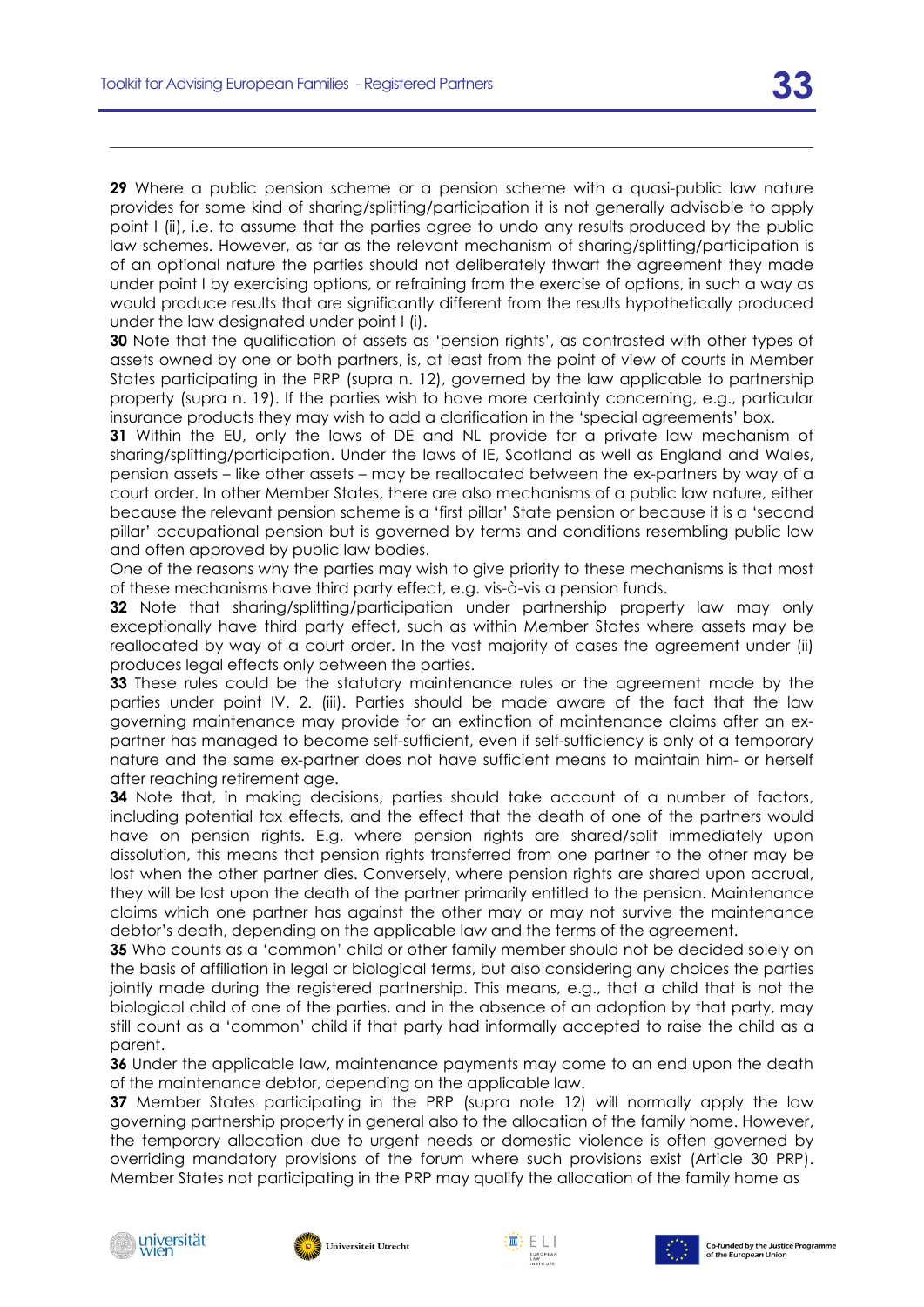a matter of partnership property, or of dissolution of the partnership, or as a matter *sui generis*, but they may equally apply overriding mandatory provisions.

**38** Note that these issues are frequently dealt with under statutory provisions that are considered to be overriding mandatory provisions of the forum, and that they are therefore not necessarily governed by the same law the parties have chosen as the applicable law.

**39** There is currently no possibility to choose the competent courts for the dissolution or annulment of a registered partnership under EU law and under the law of most Member States. This means that an agreement made in this template does not prevent a partner from seising a court in a different State with an application for dissolution.

However, this does not mean the choice made in this template is useless because it remains valid for, in particular, property relations and maintenance. Also the court seised may well take into account, when exercising discretion within the margins for discretion provided for by the applicable law, that one of the partners has 'rushed off' to a court other than the court agreed upon.

Concerning property relations, courts in Member States participating in the PRP (see note 16) will assume jurisdiction according to the rules in Chapter II of the PRP. According to Article 7(1), parties may, in cases which are covered by Article 6, i.e. where the dispute does not arise in the immediate context of dissolution proceedings or where the other partner has not consented to the concentration of proceedings under Article 5(1), agree that the courts of the Member State whose law is applicable pursuant to Article 22 or Article 26(1) or the courts of the Member State under whose law the registered partnership was created shall have exclusive jurisdiction to rule on the property consequences of their registered partnership.

Concerning maintenance, courts in all Member States will assume jurisdiction according to the rules of Council Regulation (EC) No 4/2009 of 18 December 2008 on jurisdiction, applicable law, recognition and enforcement of decisions and cooperation in matters relating to maintenance obligations ('Maintenance Regulation'), subject to the courts in particular countries refusing to qualify a registered partnership as a 'family relationship' (supra note 17). Under Article 4(1) of the Maintenance Regulation, the parties may agree that the following court or courts of a Member State shall have jurisdiction to settle any disputes in matters relating to a maintenance obligation which have arisen or may arise between them: (a) a court or the courts of a Member State in which one of the parties is habitually resident; (b) a court or the courts of a Member State of which one of the parties has the nationality; (c) in the case of maintenance obligations between spouses or former spouses: (i) the court which has jurisdiction to settle their dispute in matrimonial matters; or (ii) a court or the courts of the Member State which was the Member State of the spouses' last common habitual residence for a period of at least one year. The conditions referred to in points (a), (b) or (c) have to be met at the time the choice of court agreement is concluded or at the time the court is seised.

**40** This provision is limited to disputes between partners and cannot bind their heirs under the Succession Regulation or otherwise.

**41** When choosing the country where the parties would start proceedings, they should consider whether the court of that country would recognise their choice of law made under I. of this model Agreement. They may also want to consider the law applicable to the matters that are at stake (if possible allowing a court to apply its own substantive law), access to justice (e.g. language barriers), and proximity of the court to the situation (e.g. where the partners have lived during the most important part of their registered partnership, where property is located). In the boxes, parties find choices which reflect these considerations, but more choices would be available under the applicable rules.

**42** This template is based on the premise that ideally one court should deal with as many aspects of a case as possible, thus avoiding inconsistencies between the decisions concerning, e.g., maintenance and property relations, and reducing the costs of litigation.